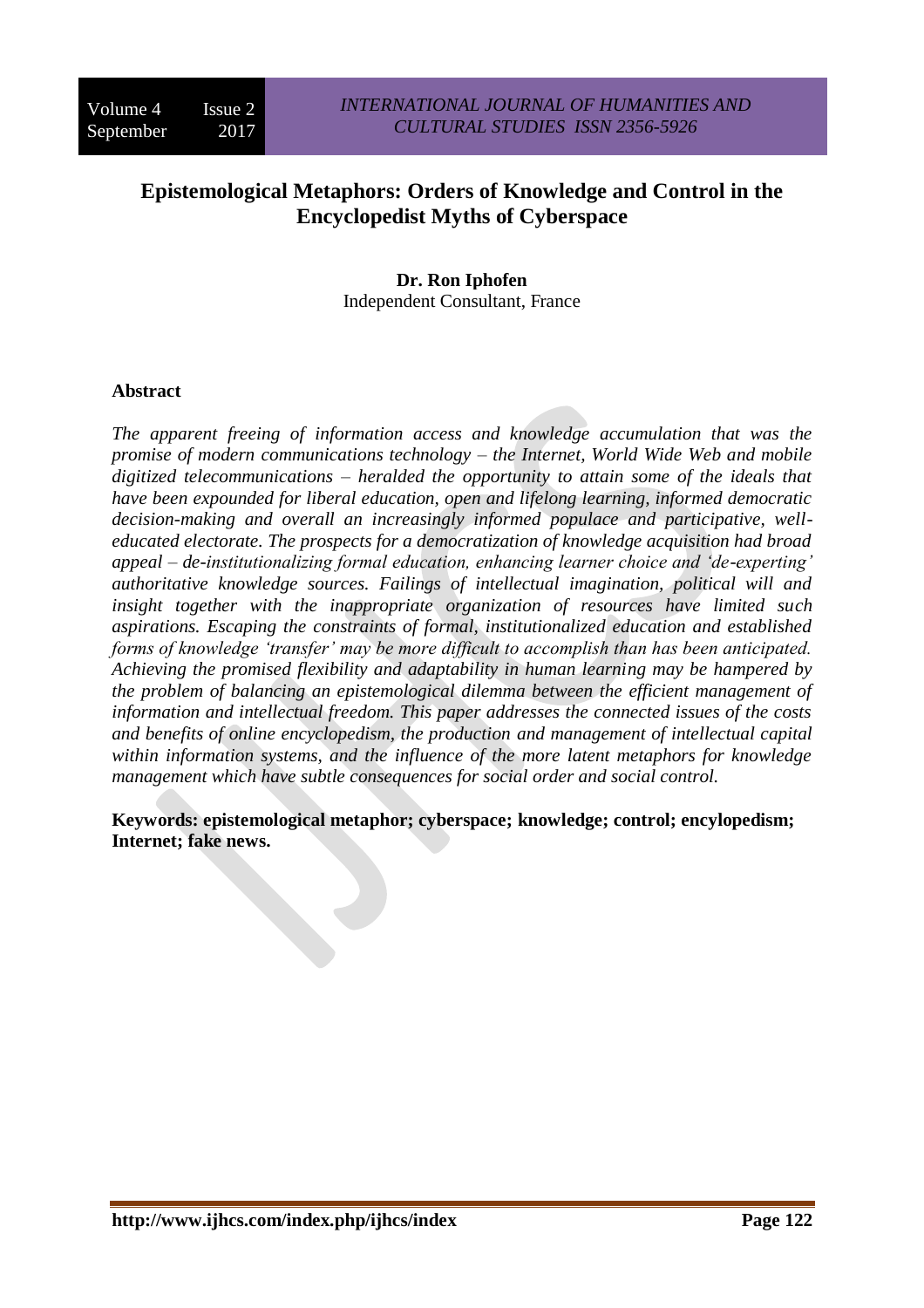"Wisdom is not a product of schooling but of the lifelong attempt to acquire it." Albert Einstein

### **Introduction**

There was once a time when we respected the illusion of balance in broadcast media, especially in public service broadcasting. These days we subject ourselves to the myths of open access, information availability and knowledge 'transfer' in the illusion of online encyclopedism. The idea that there is unlimited reliable knowledge available to us and that it can be transferred is singularly disturbing and its aptness as a metaphor barely thought through. People write of 'knowledge production' and gain funding to examine 'knowledge transfer'. Yet how can knowledge be a 'product' which can, in any sense, be 'transferred'? If I gain knowledge I neither bought it nor acquired it from anyone or anywhere. I gained it through the combination of information and experience (HM Government, 2016). Even assuming such a transfer is possible implies that the 'known', by being passed on, leaves a void at its source. Can gaining knowledge truly be considered a zero sum action? The physical distribution parallel with logistics is such that the produced knowledge 'goods' are removed from storage somewhere and 'delivered' to another location, only then can they be considered 'transferred'. It also suggests that the knowledge product is marketable – can be bought, sold and 'consumed'.

The availability of so much material/information online means that it could be impossible to choose appropriate products from the 'knowledge store'. As a result we tend to look narrowly for those things that interest us and those views we agree with (See Wason's concept of 'confirmation bias' in Charter and Oakesford 2001) and rarely find ourselves able to address a challenge to our comfortable assumptions about the world – even if those assumptions are un-comfortable, we remain contented with the discomfort. We do little about it on the grounds that we assume that little can be done. Now the commercialized algorithms of the Internet and the Web keep steering us to those topics that 'it' has learned we like. No commercial advantage comes from having us challenged. Rather market 'optimization' panders to our purchasable wants and not to our needs.

To compound this specialization of sought information, actors involved in the 'virtual reality' (truly an oxymoron) of gaming rather than looking up to actual charismatic leaders, become their own hero via their avatar. The experiences they have are promoted as *immersive* – which is the entire point: being so heavily immersed in a virtual world they are less likely to cause problems in the real world. The virtual habitat of cyberspace creates new illusions: that we are 'informed' when deceived, that we have 'acted' when we sign online petitions, that we can make a difference when little really changes. Any indignation we have is ephemeral – our indignation resonates with others (Hessel 2010) but is not sustained. There remain other indignations to address – online. Instead of enhancing any activism, instead of really 'occupying' (https://en.wikipedia.org/wiki/Occupy\_movement), life in cyberspace *occupies us*. We are 'occupied' in shadow work (Illich 1981) which once gave employment to others in, noticeably, banking, retail sales and transport, but crucially also in information-getting and giving, and educating. "With the rise of this shadow economy I observe the appearance of a kind of toil which is not rewarded by wages, and yet contributes nothing to the household's independence from the market." (Illich 1981: 5) The growth of online petitioning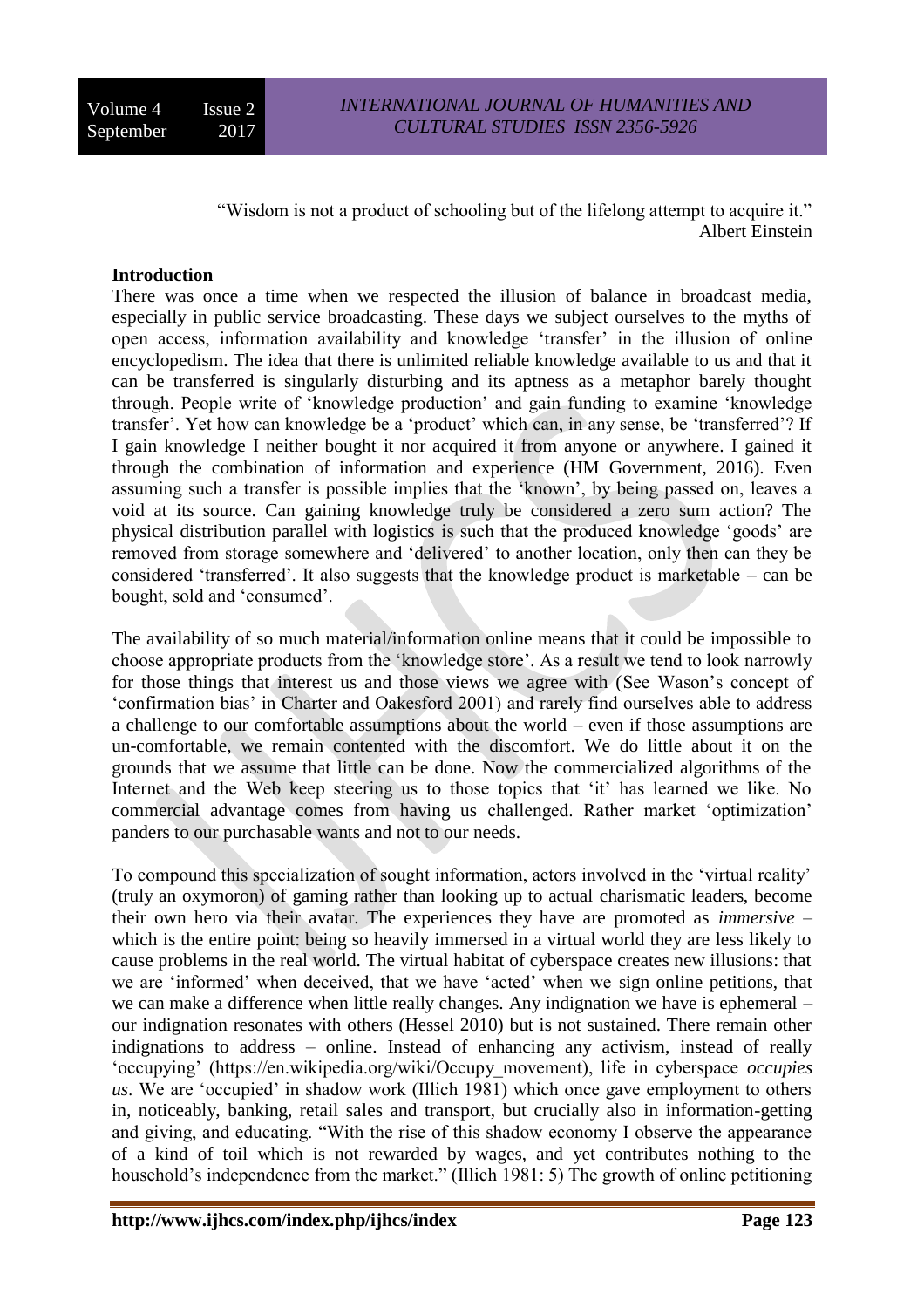offers a similar case in point. ChangeOrg, Avaaz and the like bombard us with so many petitions that we could be signing several every day. It is hard to disagree with the many 'good causes' they espouse so we find it easy to sign and perhaps feel guilty if we do not show support. But the ease, frequency and quantity dilutes the effect of each individual petition. The 'really good cause' gets lost in the over production of petitions. We become occupied into believing we are acting collectively when we sign online and even if we do turn up for a real live 'occupation', it too lacks durability and we return to the virtual world to dream up new actions that fundamentally change little about the underlying systems of order and control. Petitions are no substitute for direct action. If I were a conspiracy theorist I could imagine a conversation at high political levels: "We have to do something about this Internet potential… people will be getting information themselves, we won't be able to quite control it like we used to. It's dangerous… If we can get people to spend more time in front of their computers they'll be less likely to be out in the streets causing us trouble… Google needs to throw up busloads of trivia before it allows people to get to the real info." This maybe not so consciously done so I wish here to explore the subtle ways in which this trick is accomplished and, by doing so, challenge us to find ways to substitute the real for the illusory.

## **Knowledge as Re-presentation**

At different times and places, across different cultures and communities, the way knowledge is organized and re-presented changes as it develops and evolves. Our perspectives on what we know can change through history and between cultures. Traditions of 'liberal' education systems aimed to cultivate critical awareness of the sources and consequences of our precious knowledge (Ehrenreich 1994: 232-3). There is a problem that the representations of what we know and how we know it are so subliminal that the metaphors we use to describe knowledge are rarely seen for the analogies they are. They are not 'the world'; they are re-presentations of it constructed by intelligent human beings. They are 'as if' statements which help us to make sense of the insensible (Vaihinger, 1924, Oppenheimer 1956). Indeed "All reflection, thought and criticism begins in comparison, analogy and metaphor... the world can only exist for man (sic) as man knows or imagines it." (MacRae 1975: 59)

Such metaphors are often well hidden and are sometimes heavily mixed but they contain, control and possibly determine how we see and operate in the world. Before we come to understand how modern forms of  $\text{ICT}^1$  accomplish this it is important to reflect upon how our commonly held perspectives on what knowledge is are governed by the terms which we use to describe and talk about it.

It seems hardly surprising that more commonly employed knowledge representations dominating the twentieth century have included variations on the themes of crisis, catastrophe, chaos and risk (see the work of René Thom, Christopher Zeeman, Edward Lorenz, Ulrich Beck, Mary Douglas and Aaron Wildavsky among many others). But we are largely only sensitized to epistemological metaphors when we are subjected to new ones and this happened when the Internet first took hold and the dominant metaphor for how we

 $\overline{a}$  $<sup>1</sup>$  I continue to use 'information and communications technology' as a shorthand term for the</sup> composite forms of modern sources of information and communications – Internet, WWW and mobile digital telecommunications.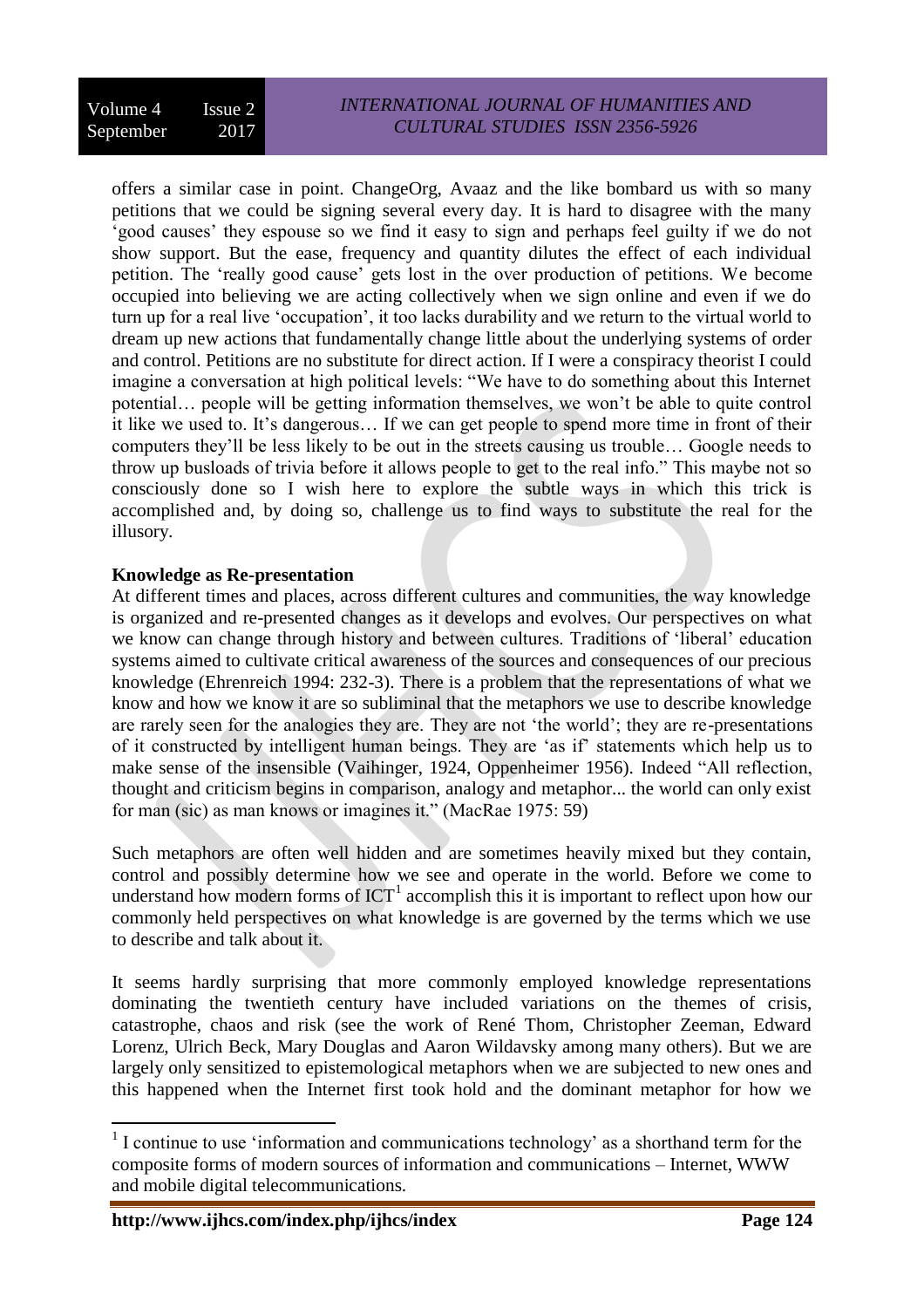acquire, arrange, access and apply what we know was labelled the *information superhighway*. Metaphorically we could engage in global mental traveling. Our journey was a 'road to everywhere'. It was with the rise of the World Wide Web that knowledge became synonymous with information and there existed a belief and a hope that modern ICT offered a fast route to it. How fast modern highway traveling really is, given the pressure of *traffic*, remains a moot point, but the route metaphor implied that the knowledge traveller's most vital accessory would be a map.

Attempts to map cognition imply that we are dealing with navigable territory. But who does the cartography? In what sense could it be possible for anything really new to be discovered if 'someone' already has the map? The best strategy might be to hunt out the map - without it one would only discover hidden treasures by chance. In fact the truly vital questions about roads (literally and metaphorically) include: Who built 'the road' and why? Who currently owns the road and who will own and manage the road in future? Who pays for the road? Who repairs or rebuilds the road? Where are the crucial toll-gates and who really owns and controls them? It is simplistic and naïve to attribute it all to ICT 'heroes' such as Tim Berners-Lee, and in terms of the distribution of power we remain at the mercy of a high return economic infrastructure that can change hands rapidly if the price is right.

The discourse surrounding contemporary epistemological debates similarly leads us into to certain extrapolations. If we are journeying on a superhighway then, when we get to our destination we may 'unpack' the discourse which holds the knowledge - a luggage metaphor. The 'luggage' metaphor again suggests that knowledge can be somehow contained and may be portable. If we see knowledge as something built on solid foundations - when we need to understand how the building 'holds up' we can 'deconstruct' it. The building metaphor contains, if subtly, notions of planning, co-ordination and targets. It holds an implicit teleological perspective upon social order that most who use the term 'social construction' would explicitly reject. Even a deconstructionist perhaps does not intend to extend the metaphor to demolition, although the architectural metaphor is well-suited to the post-modern mind.

Ever since its inception more than one writer has pointed out the headaches involved with finding ways through the *quagmire* of information sources available on the Internet: "Anyone on the network can mount anything they like: there's no quality control, and the result is a labyrinth, mostly uncharted, which hides its best material in the midst of acres of trivia." (Gartner 1992). Little has changed in that regard in the intervening years since Gartner's statement, so much so that one ought to question the appropriateness of the highway metaphor. Thus Gartner's maze metaphor might be more appropriate. The labyrinth metaphor for knowledge and information still implies that a discoverable centre exists, but that, unlike most mazes, many different routes to the core are possible. There are still some cul-de-sacs and circular routes that return you to the starting point. Crucially there remains the assumption that there is an ultimate thing or things to know, a central knowledge core or an absolute truth  $-$  a 'heart' to the maze.

In fact the 'netsurfing' analogy reveals much. The Internet does not hold knowledge, but information and rather superficially at that – mostly infotainment, occasionally edutainment – but it remains an 'infosphere' where the boundary between the real and imagined is blurred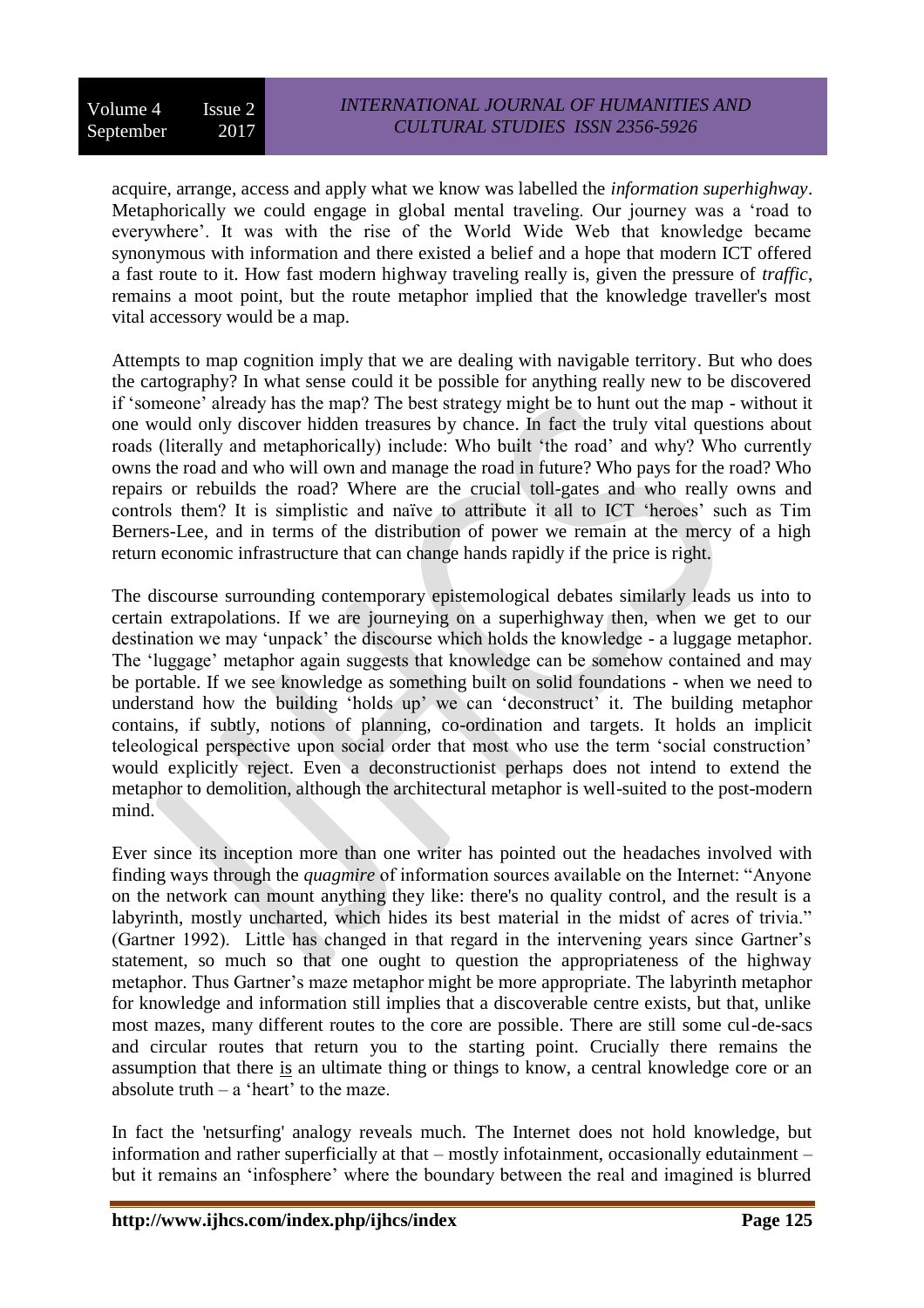(see Toffler 1980, Floridi 2014). The surfing metaphor implies that the whole thing is fun - a leisurely exercise. Indeed, as any surfer knows, success depends upon staying ahead of the wave; once the crest passes you, you are left behind - something many of us feel is highly possible with the speed of the information revolution and which accounts for those who suffer 'information anxiety' (Wurman 1989). It is hard to resist checking e-mails or text messages and tweets continuously as they buzz their presence. To add to that anxiety is the culturally relativist concern that our knowledge remains speculative and tentative, no matter the extent of our current conviction as to its durable truth.

It seems ironic that one dominant route metaphor for organizing and representing knowledge - the 'course' of study - no longer holds sway. Its demise seemed inevitable in a more relativistic intellectual culture. The idea of following a fixed route to a finishing post implies a finite view of learning and information access that few could accept today. Instead courses of study are broken up into 'modules' – smaller than a course, packaged and bounded – all ready for travel in 'space' and capable of (lunar?) landing somewhere. It seems positively archaic to speak of a 'corpus' (i.e. body) of knowledge these days although 'embodiment' appears to have regained its epistemological relevance in recent years along with the promotion of a 'new materialism' (Dolphijn and van der Tuin 2012). Organic analogies have been heavily criticised in the social sciences in the past since comparisons between 'healthy' and 'unhealthy' societies and a social pathology perspective have been seen as removing responsibilities for action from individuals and locating them within 'diseased' social organs. The notion that certain 'bodies' of knowledge might not be good for our health does, however, hold a certain attraction and the organic analogy has been effectively applied to the cyberspatial experience (Featherstone and Burrows 1996).

It could be suggested that the superhighway metaphor really ought to be replaced by the virtual 'garden plot' or 'vegetable allotment'. What we are really doing is pottering about, digging around, looking for and planting things. Actually this is not too far from that longest surviving epistemological metaphors - the agricultural one. We ask people "What field are you in?" without a second thought for the latent metaphor. Once again the extrapolation of the analogy rings true. Fields are bounded pieces of territory intended for cultivation, have fences (to keep things in or out) and gates (to permit controlled comings and goings). When we work in a field we plant ideas, cultivate them and develop new knowledge by either digging deeper or (thinking 'laterally' cf De Bono 1990) digging elsewhere. Seeds used to be 'broad cast' and might fall on stony ground - just as much random paper mailshot advertising still does today. Now there is a narrowing of the target facilitated by the records of our online 'searching' that aim to match those items of our curiosity…the 'gardeners' may reckon the seeds are being sown in more fertile ground. So much so that telephone cold calling continues despite the public distaste for it and targeted advertising via search engines grows apace – indeed the survival of many online applications depends upon it. But the force of a 'field' can be observed in the domain protectionism observed in many disciplines – intellectuals can be highly sensitive to what constitutes 'their' domain. Once more the field contains ownable knowledge.

Early public broadcasting had a mission to enhance mass culture. Sadly the virulence of the contemporary seeds emerging from broadcasting appears to have been diluted both by quantity and the lack of investment in the production process. Interestingly, educationists re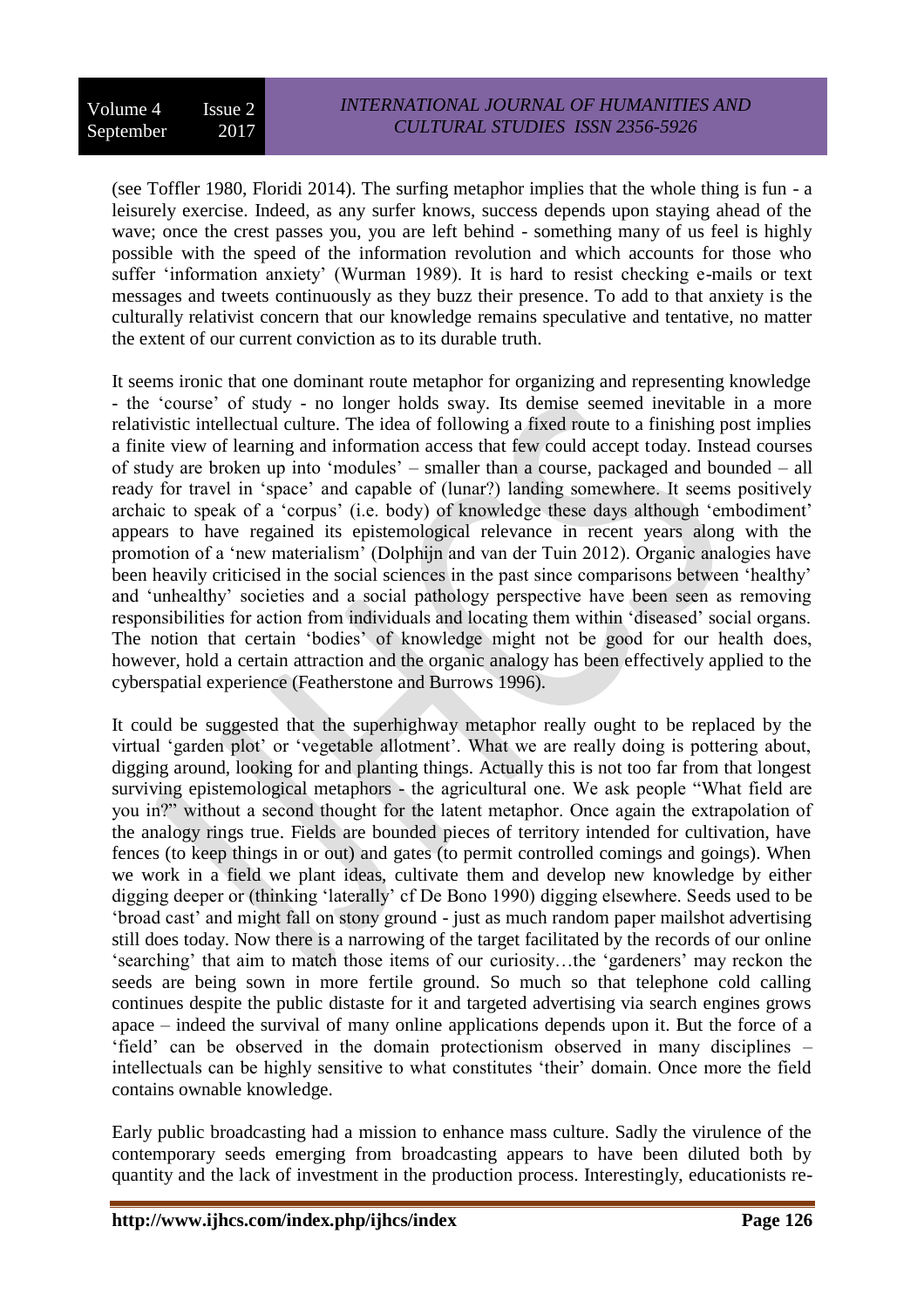imported the program metaphor back from the broadcasters. The idea of learning programs had clear appeal to behaviorist learning theorists: learners could submit themselves as passive audiences for programs presented in a particular order in a 'menu', as part of a 'diet' (note the mixed alimentary metaphor) which could be selected weekly in their version of the TV and radio guide. Media information is invariably parcelled in a menu format ready for selection and consumption - whether via texted mobile messages or a selection of file tabs on the application.

## **Analogic Traps**

The great appeal of all such metaphors lies in the comfort of clear boundaries. We can feel secure in our intellectual territory and quickly recognize intruders. Thus while there exists a pedagogic rationale for owning knowledge, obsessions with intellectual property can lead to abuse in the form of secrecy or a narrowly instrumental exploitation of information: an attitude which inevitably acts as a check on the emergence of new knowledge (Schon 1979).

In a climate of increasing information anxiety, taxonomies are similarly psychologically comforting since they order and arrange information in convenient categories that beguile us into thinking we have knowledge. There would be danger if we came to believe that those pigeonholes exist in the real world and that nature orders itself into categories for our conceptual convenience: an intelligent design? Most of the metaphors we feel comfortable with do entail clear boundaries - boxes, packages, routes, bodies, fields. This may be why Western scientists initially had difficulty coming to terms with 'fuzzy' thinking; and why South East Asians took strides in applying fuzzy mathematics to advanced computer electronics. And this too is precisely why it matters that epistemological metaphors should not remain hidden and that we retain awareness of their subliminal effects.

Sensitivity to the danger inherent in all analogies again reminds us that they are only representations of the world and if extrapolated too far can misrepresent, confuse and mislead instead of fostering the emergence of new knowledge. Microsoft's original 'windows' metaphor now dominates all our front screens. We were warned that it would become the gate through which users enter the information superhighways of the future (O'Neill and Schofield 1996). It takes intellectual effort to remind ourselves that we are NOT looking through a window but a necessarily two-dimensional representation of content – not matter how 'real' the imagery appears. It is the combined power of our imagination and the promotional effort of those who delivered the medium that we 'believe' we are looking through a 'window on the world'. In reality it is what is now regarded on the Web as an 'older British term' – a Visual Display Unit (VDU). A VDU is a more literally accurate description of what it is we are looking 'at' and not really 'through'.

It has been suggested that it does not really matter what the front screen is so long as it is user friendly and does its job well. But another analogy can illustrate the problem: chiropractors and osteopaths have long been aware that one of the major causes of back problems today, along with incorrect lifting, is car driving position - something we largely accept and adjust to without question. Car manufacturers would not take kindly to the suggestion that the entire ergonomics of driving needs a fundamental reconsideration. Where else could we possibly put the steering wheel, or foot pedals or gear lever, or can you find a modern driver seat that is not a 'bucket' design? That's not the point. Where they are now and what they do to your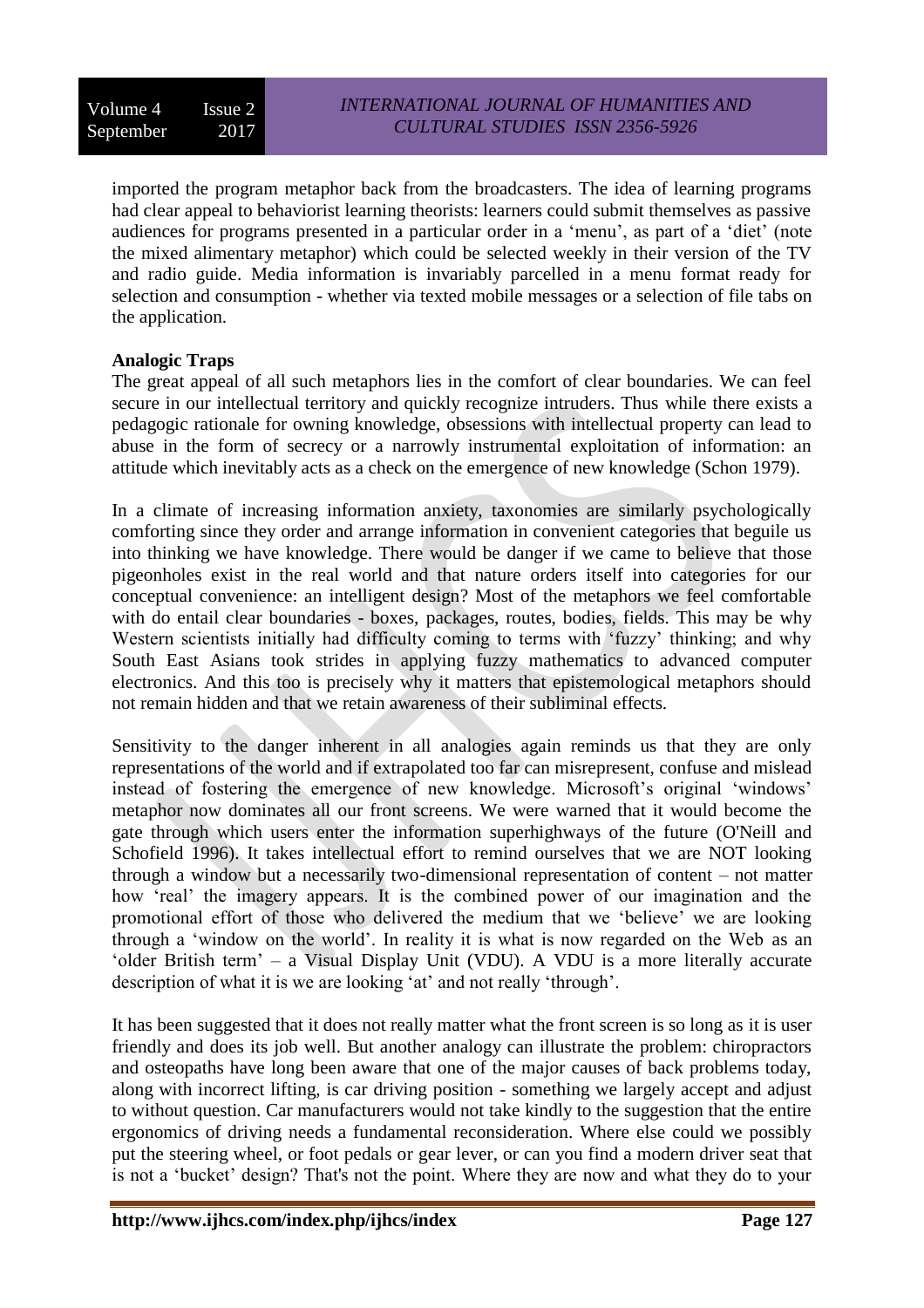physiology is having unanticipated consequences. Our driving 'front screen' is causing repetitive (cognitive) strain injuries which those who suffer from them do not even recognize as the source of their complaint. What if there are hidden cognitive consequences to looking always at the world through the Microsoft-originating 'Windows'? What might be the cognitive consequences of 'seeing without seeing' learning and knowledge as routed, programmed, coursed, embodied, packaged, planted or constructed?

The real value of an information superhighway to me would be the speed with which I can access the information which may help enhance my knowledge. Its value is decreased if it takes more time to access the information than the information is 'worth' - my more valued and valuable time is in using the information - not in the time taken in getting to it. With each new fashionable 'app' that I am obliged to download, my precious time has to be spent learning how to operate it. (More *shadow work* note.) Once I am comfortable with new software the market strives to persuade me I need to 'upgrade' to remain effective. At times they even suggest that I can help with 'improving the design' by accepting Beta versions and feedback comments to help improve the app. (Even more shadow work and absorption of my precious time.) The gardening metaphor may continue to be apt: I don't want to spend too much time digging the allotment - I want to be enjoying the produce. This is not to decry nor deny others the pleasure of digging. If someone enjoys mindlessly surfing the Internet then fine, I personally do get some joy in browsing the spines of books on the shelves in the library. By doing so I am acquiring a sense of the field. But I have long since learned that that is not the most efficient way of finding out what sort of information is contained in the books. In fact, neither is merely looking at the titles. I really need a cataloguing system that accurately covers contents and index.

It can easily be forgotten that a map is not the territory, a mathematical formula is not the physical process it is adopted to re-present, the language (say) of emotion is not 'the' emotion. We employ discourse to create and share meaning – it is not the meaning. That discourse 'means' something is a quality of our interpretive capacities as human beings – the bridge between the noumenal and the phenomenal qua Immanuel Kant (via Vaihinger 1924). We must strive to remind ourselves that the Internet is not necessarily inclusive of all available 'knowledge', it contains information which requires transposition into knowledge. It is not necessarily fast since we have to be sufficiently skilled to find the quick routes to information. It is not necessarily liberating since ordinary citizens do not control it. It is more time-consuming than time-saving if we cannot control how it is made available and how we use it. Its claimed democratising, liberating, and free access to knowledge is an illusion. But the maintenance of such illusions is underpinned by these common metaphors – those are the analogic traps.

# **The Beguiling 'Efficiencies' of Encyclopaedism**

The conventions adopted for presenting knowledge mirror our intellectual practices. Trained in a modernist tradition I used to organize my knowledge in numbered lists; in some senses prioritizing facts via number. I have now learned to 'see' my facts as a series of bulleted points, often removing all sense of priority and, incidentally, making them harder to recall from memory. But in modern texts, course-writing and open learning design, this is seen as user-friendly. We are encouraged to write in short, punchy paragraphs. My students naturally did this through their reading the popular tabloid press. Are we just being old-fashioned in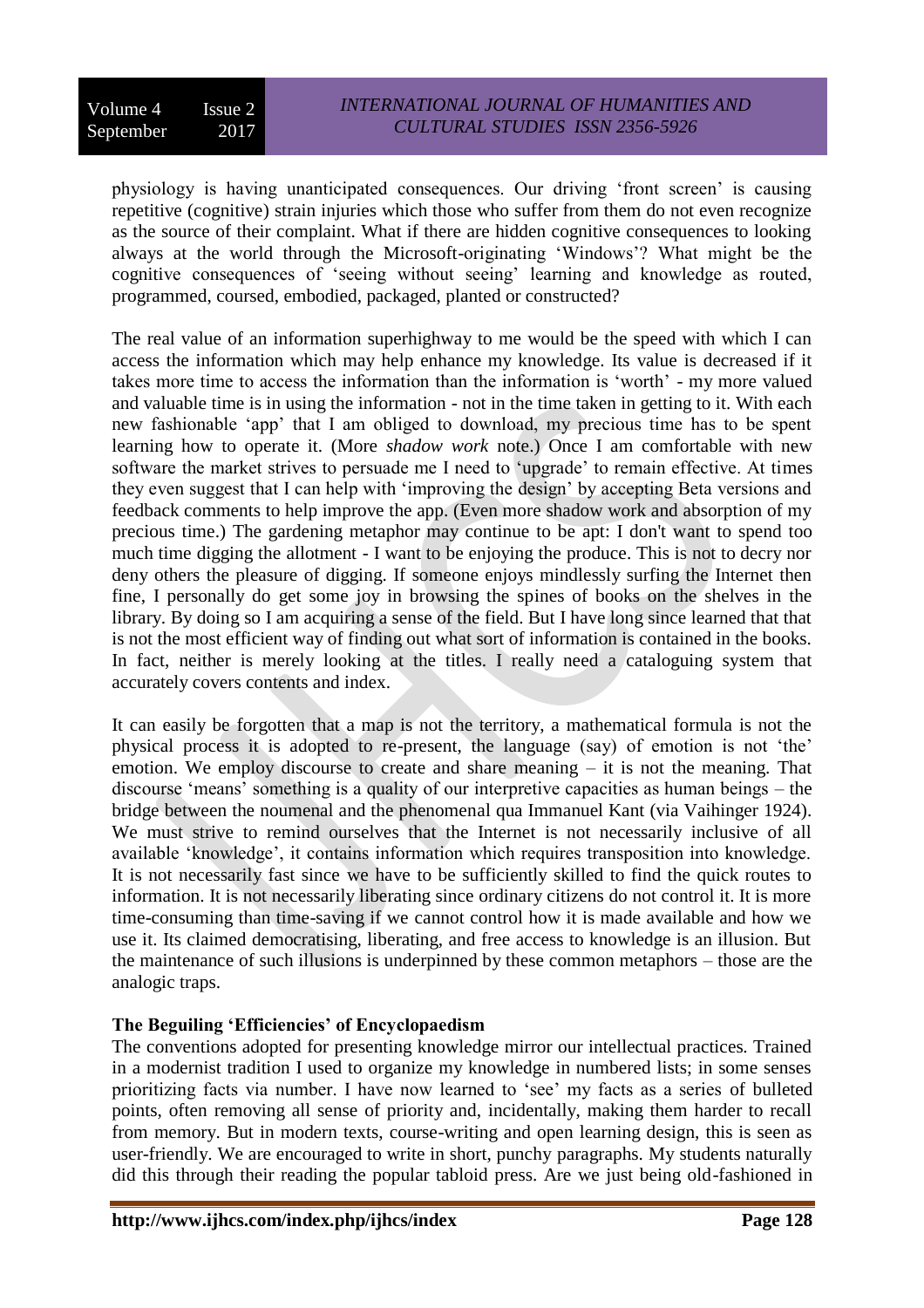encouraging them to write continuous prose in decently sized paragraphs to produce sustained argument? Or might it be the case that fragmented, tabloid paragraphs encourage fragmented, tabloid thinking? (I sense some 'tweets' on the horizon?)

The dilemma is perhaps revealed in the distinction between the modernist and the postmodern paradigms. Navigationally, modernism would advocate using a critical path flowchart to knowledge, while postmodernism might favour serendipity – or fuzzy logic. Clearly, we need not counterpose algorithm to anarchy. Both paradigms remain as metaphors which can vary in their validity and usefulness for intellectual progress.

The problem of balancing the algorithmic with the anarchic was reflected in debates over deschooling and the creation of de-institutionalized liberal education in the mid to late 1960s (see, for example, Illich, 1971; and Neill, 1960, on the 'free school' at Summerhill). The promise of liberal education was true freedom in learning. All possible avenues to knowledge could be kept open. Openness was seen as essential to innovation – to the planned as well as the unplanned, the chance discovery of new knowledge. The latest manifestations of openness are supposed to be found in the various forms of Open Access in publishing – something strenuously advocated by research funding agencies.

There are, undoubtedly, problems with this approach to learning. How can one balance the distinct advantages that a tutor has over a learner in knowing the field, as against the possible novel lines of thought that could be opened up if the learner is allowed a degree of freedom? Does freedom to learn mean that we all have to explore the same cul-de-sacs that others have visited before us? How can freedom be best balanced with efficiency? Yet others have argued against the structured collective amnesia which inhibits the accumulation and accessible storage of the knowledge base of 'normal' social science (Gans 1992). And this is only part of larger problem of keeping up with a literature that grew throughout the twentieth century (De Solla Price 1963; Toffler 1970) and continues to grow exponentially.

Clearly there are trade-offs. Such an encyclopedist approach to the organization of knowledge, which could enhance both the tutor's and the learner's efficiency might serve to discourage more serendipitous routes to learning and the discovery of new ideas. It can lead to finite syllabuses and curricula, and static course assessments – as in one-off exam papers. But that may be only because of that rather primitive system for organizing and distributing knowledge - the printed textbook. The opportunity to reconcile liberal education with the efficient acquisition of knowledge lies in the promise and ideals of truly open learning that appeared to be offered in cyberspace. The principles of learner autonomy, flexible access to a 'corpus' of knowledge and escape from the rigidities of traditional 'courses' could be 'embodied' in new ways of arranging the tutor/learner relationship and new ways of accessing the available knowledge. (I wonder if these highly mixed metaphors would barely have been noticed without the earlier argument in this paper and the inverted commas in the last sentence.)

#### **Epistemological Consequences of Metaphors**

It is in the area of epistemology that the problems of flexibility, efficiency and freedom must be primarily confronted. The epistemological problems facing any human society can be simply classified - the corpus of human knowledge must be established and grow; it must be stored somehow; it must be accessible; and, although some would debate this, it must be used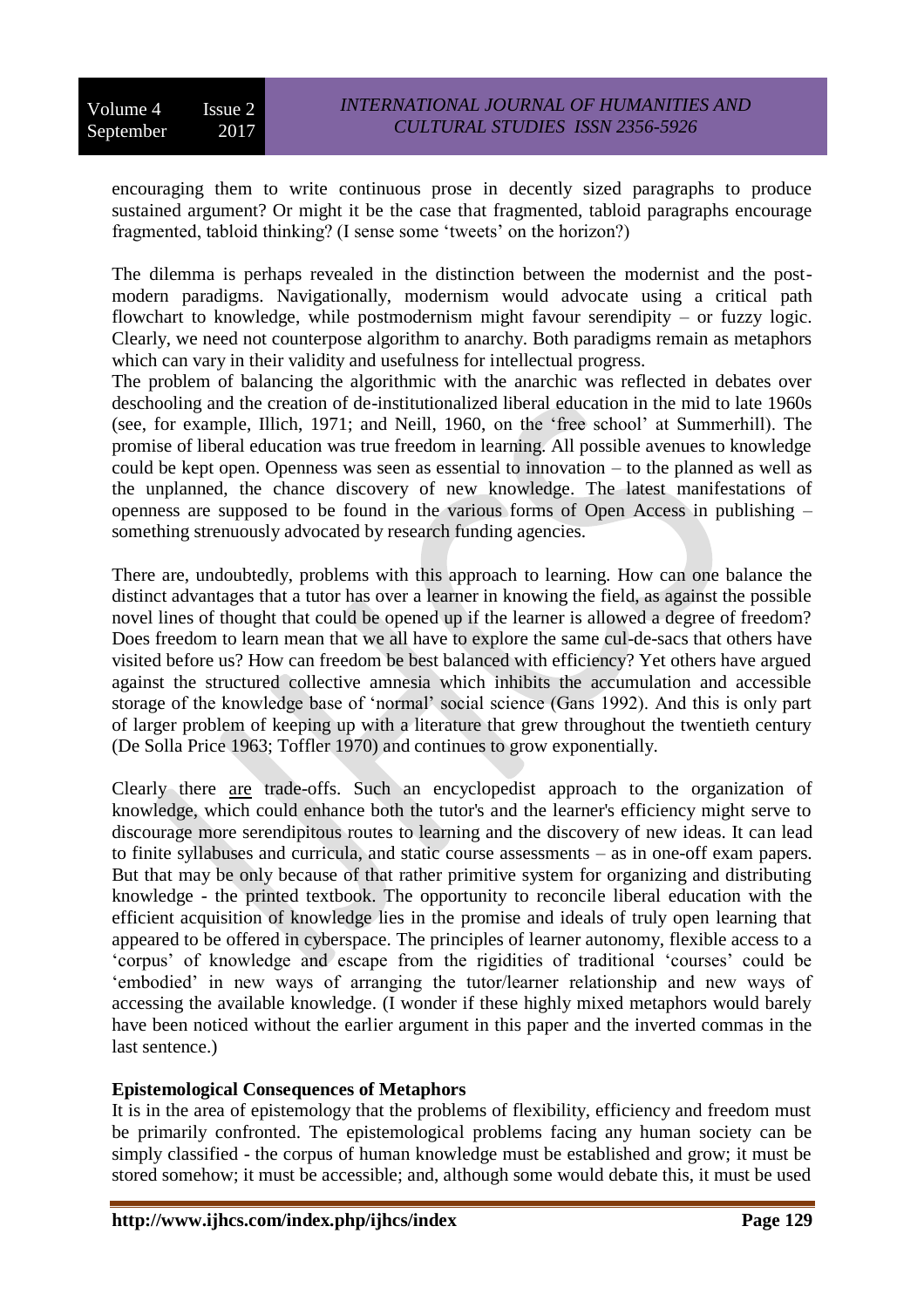or applied. It could be argued that the first category is more prescriptive, a value judgment but the latter three are essential to a society's survival. Individual learning is certainly dependent on all four problems being confronted and the success of any 'impact agenda' gives weight to the 'useful knowledge' motive.

The potential efficiency to be gained from encyclopaedism has to be balanced against the possible cost that not many students/learners will strive to look elsewhere, outside the available corpus or 'knowledge store', for their information. Especially if time is short and fees have to be paid. Who then can legitimately take on the task of deciding what should be incorporated in the corpus? Online encyclopaedias or learning companies primarily and necessarily motivated by profit cannot be entrusted with such a high responsibility. Even universities and colleges may not be trusted to be comprehensive and equitably selective in their knowledge inclusion policies since even they are increasingly required to be at least self-financing if not actually profitable. What will happen to 'excluded' knowledge? Will any more be lost than is already lost in the more randomly competitive knowledge contest that we have witnessed hitherto? And what will happen as education and training institutions increasingly become privatised?

As suggested earlier, efficiency also depends on the learner being able to navigate the body of knowledge effectively. (The anatomy metaphor holds here – bones, arteries, organs, tissues and, better still, neural networks have to be 'navigated'.) But how is it possible to avoid irrelevancies, timewasting, false starts, dead ends, and yet, at the same time not miss something 'vital'? (Life-giving – essential to survival.) Systems will have to be designed in such a way as to 'know' in advance what questions the learner will need or want to ask. Such questions should not be forced on the learner by the system's built-in framework. It may not be possible to construct a useful flowchart which maps the field if one doesn't know the extent of the corpus. If the corpus can be assumed to be relatively *finite* then the learner needs alternative routes *through* and *round* it. If the corpus must be assumed to be *infinite*, then the learner needs routes to key elements of the existing corpus and the stimulus to move *beyond* it. It could be impossible for course designers and knowledge controllers to anticipate all journeys within and beyond the corpus. At some point, and with advances in artificial intelligence and machine learning, the human learner might come to be supported, inspired and guided by the learned learning machine and its supportive software.

Clearly, with the rate of information growth we currently experience and will undoubtedly continue, learning has to be managed somehow. If it is not managed we are in danger of suffering the *information anxiety* mentioned above, leaving us "...inundated with facts but starved for understanding" (Wurman 1989). Perhaps ironically that is why machines are not yet knowledgeable. They can increasingly handle massive amounts of facts, but they lack understanding – without, yet $(?)$ , suffering from it. To repeat: information alone is not knowledge and it has been some time since anyone believed that the tutor was the only one doing the teaching. Knowledge is created at the intersection between the educator and learner, it requires the combination of information and experience. If the sought-after information has been digitally stored and accessible, then the growth of knowledge and the solution to information anxiety must lie with effective learning management systems. Learners must be able to negotiate their own curriculum in truly open learning environments. This becomes especially complex (but nonetheless vital) in the management of what were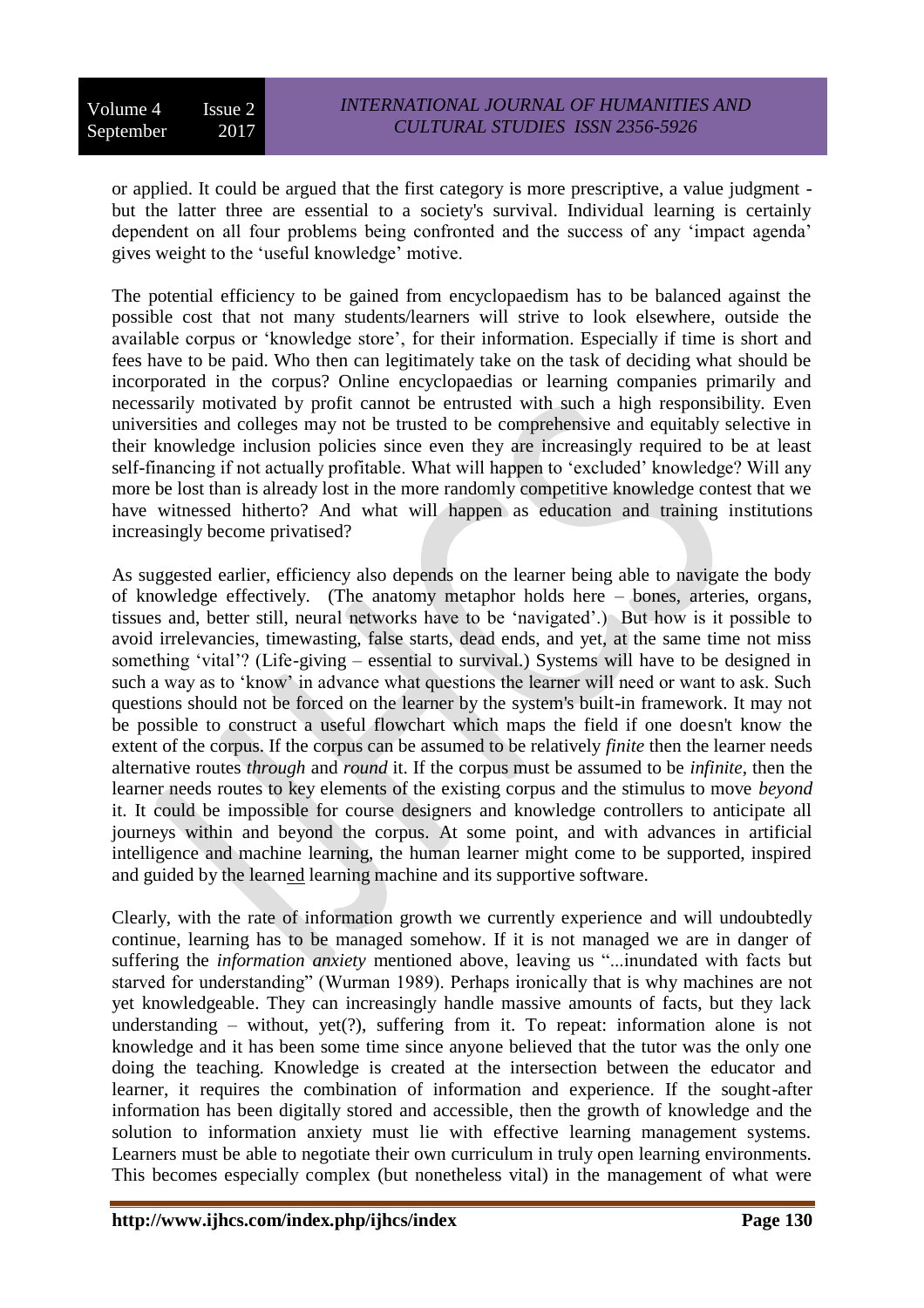originally called 'open hypermedia' systems (Hall et al. 1992). Attempts were made early on to confront these problems so that, as in more traditional systems of information storage, the user's cognitive map and their spatial awareness of the location of elements within the system could be enhanced (Hill et al. 1992).

## **Sociopolitical Constraints with the Transposition of Learning**

Over and above problems of organizing knowledge and navigation through it, attainment of the educational ideal is, as it always has been, constrained by politics, economics and culture. Recall the origins of the term 'cyberspace' in the political science fiction work of William Gibson in the early 1980s. His vision was of a virtual world in which there were no laws and no politicians – just raw, brutal, corporate power. Subsequent writers saw a potential for a new utopia in the Internet and Web – a new safe world in which our liberal dreams could be realised – a democratic, free and countercultural space running parallel to the real world. (See John Perry Barlow's 'Declaration of Independence of Cyberspace' at https://www.eff.org/cyberspace-independence.)

To take the political issues first. Running through each of four epistemological stages is a problem of social control: that is, who can or may (1) establish, (2) store, (3) access and (4) apply knowledge? Who is allowed or is seen as having the right to do each of these things? There may be unparalleled learning web opportunities in cyberspace, but governments have long been casting wary eyes on the vast reach of the Internet and the Web. There is a danger that it could become possible to 'know too much' through international networking. More recent and significant examples here include Edward Snowden's disclosures and Julian Assange's Wikileaks. Open 'learning' – the general and wide release of information – cannot yet be extended into open government. This is not even merely a concern with the growing power of the State but can be found in academic, professional and multinational corporate protectionism. Professionals cling to fears for their intellectual territory; lecturers still have a fear of becoming superfluous to requirements and corporations go to great lengths to secure rights to knowledge.

In a characteristically prophetic vein, Maurice Kogan once warned that "…if the new elites are educated within a do-it-yourself framework, it follows that authority in the larger society will equally well be diffused and up for recurrent tests, if not for permanent revolution" (Kogan 1978:102). Diffusion is not devolution. We have already witnessed problems with the locus of authority in the 'revolutions' which have taken place in recent years, such as the Arab Spring. The same is true of the USA now confronting a reactionary 'counter-revolution' as the Trump administration reverses climate change protections, the Affordable Health Care Act and a range of other civil protections that President Obama installed. Instability and uncertainty characterize these developments. I certainly would not want to re-impose outmoded hierarchies of learning, but neither do I believe the solution to lie in what counts as appropriate learning being decided by the vagaries of the market for, say, environmental, health, social care and education services.

As we move to Web 3.0 – or the Semantic Web – issues arise as to who has control of the required knowledge and skills to manage the massive developments in information-sourcing this implies. Halford et al (2012) are clear that: "It is important that we work to make the social construction of the Semantic Web visible: to ensure that the micro-politics of its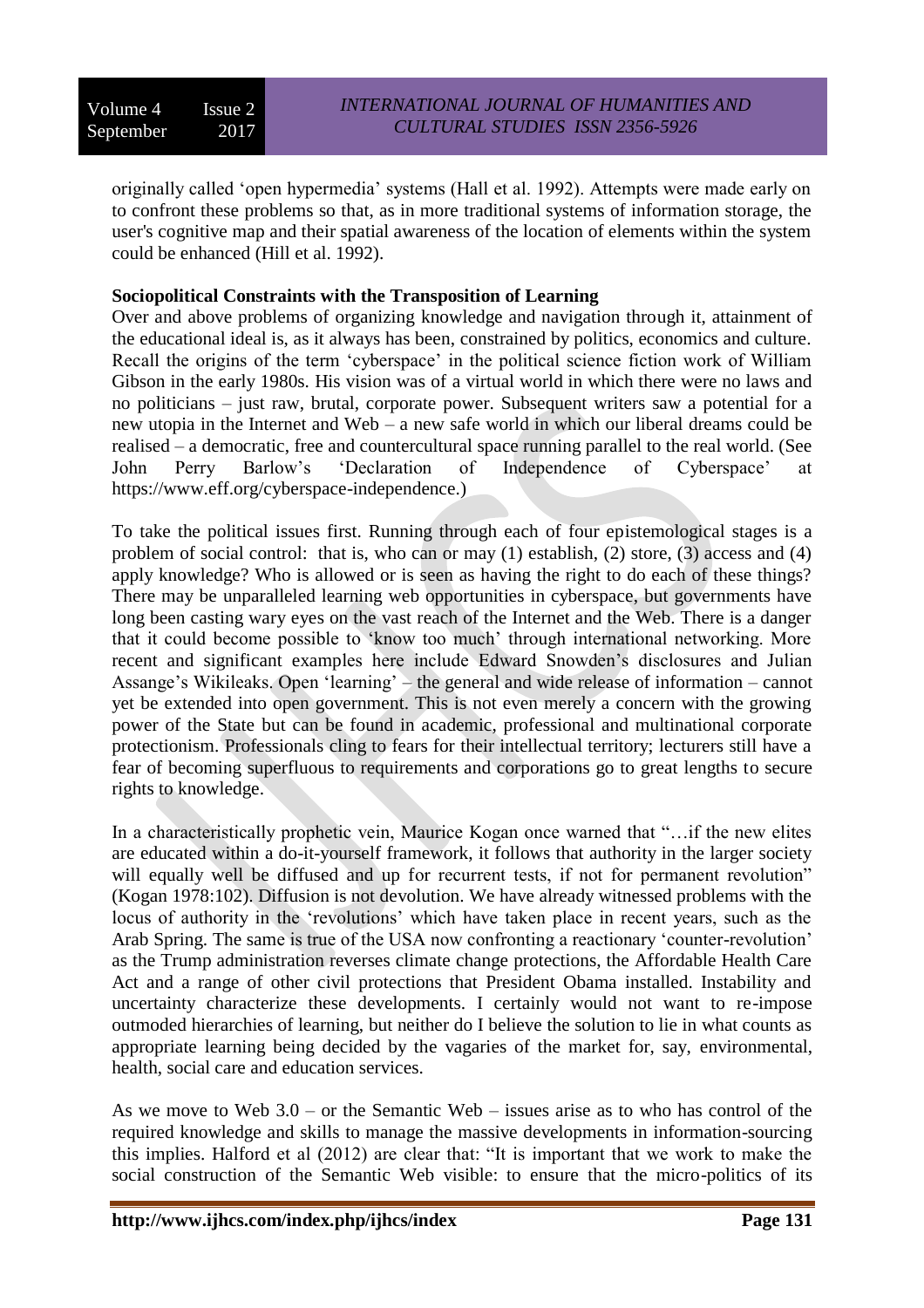artefacts are understood *as politics*, representing choices and interpretations, rather than as neutral fact or engineering design." (Halford, Pope and Weal 2012) There is, and will be, nothing 'neutral' or inert about it – but it is certain that it will be difficult to disclose its latent control structure – even if no 'one' actually controls 'it'. It is in remaining aware as to how it can be accessed and manipulated by difficult to identify actors that some degree of power remains in public and in publicly controllable hands.

Cultural concerns hinge on how one establishes the criteria by which certain aspects of knowledge is valued and included in the corpus. Once again one cannot rely on market forces alone to establish these criteria. One cannot assume that the learner/consumer will independently come to value de-institutionalized learning. If anything, studies consistently suggest a growth in an instrumental attitude to learning across all social classes - most adults embark on courses in the interests of occupational advancement (ACACE 1982; McGivney 1990). Over many years of teaching I personally found students to be growing increasingly goal oriented. They became increasingly primarily concerned with passing the exam and gaining the qualification. An attitude which is by no means incongruent with pressures from Government and employers for more efficient 'training'. As long as open learning is seen as alone holding the key to our educational future, then its ideals are bound to be sacrificed for the sake of educational goals which amount to no more than meeting training targets.

The reproduction of social inequalities in cyberspace have frequently been pointed out. There are technophobes and those unable to handle autonomous learning who may be found (though not exclusively) among the old, the lesser educated and the economically-deprived; sectors of the population who have continued to remain disadvantaged despite the growth in post-16 education in recent decades. There is a wide range of more individual barriers to learning which may even be exacerbated rather than relieved by opening learning opportunities (Rogers 1991: Ch.8). In fact those people who look to the possibility of enhancing interpersonal relationships via a collective educational experience may be sadly disappointed today. The growth of social networking via social media might have offered such opportunities, but not if the current motivation for their use is anything to go by. At 'worst' they seem to be used for chatting, meeting people and sharing images, at best they share emotional intimacies and political resonances (see Woodfield 2017). What has certainly grown is the spread of facility in the ability to employ the 'basics' of the technology, even amongst older people.

Framing both the political and cultural determinants of knowledge acquisition is a powerful economic argument. Access to information can be cheaper and therefore may be made more easily available to all. Here the continuing fallacy of the economic model of perfect competition and the free market reign. While it is true that "...the competitive marketplace is best served by all the participants knowing the rules" (Rein et al. 1987: 339), the problem arises in that not only do all participants not know the rules, very few rules have been established. Governments have funded initial capital investments but paid relatively scant attention to the latent costs of such developments, to the human resource requirements and certainly even less attention to the opportunity cost - what we could lose by moving entirely in one direction (Iphofen 1993).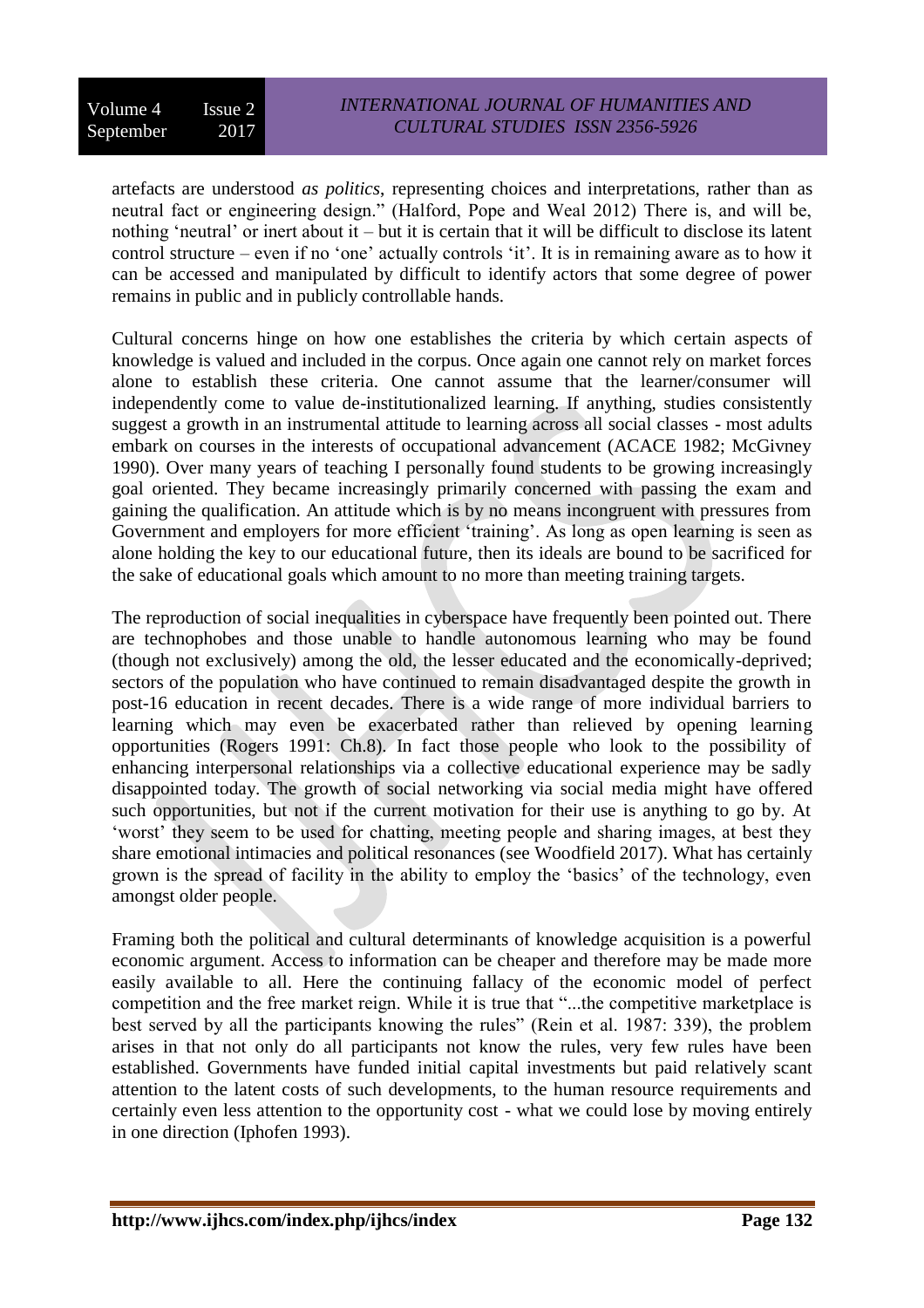In this market, due to the high capital expenditures required and despite some attractive packaging, principles of *caveat emptor* must be comprehensively applied. Indeed the classic marketing design response to the threat of product monopoly is not to challenge it, but to sidestep it - find the market niche and fill it! This might be acceptable with many economic goods and services, but there are dangers of doing this with intellectual property. History is replete with the disasters wrought as a consequence of the failure to confront an intellectual monopoly.

A particular feature of cyberspatial informatics is their similarity to popular television and audio technology. It could appear that the problems of users' confidence and intimidating unfamiliar formats are overcome and marketability increased by fitting it in to the existing domestic media infrastructure. Hypermedia should be easy to understand for a relatively sophisticated audience of television and audio/CD users. Once again the learning system is being dictated by technological developments harnessed to an established economic structure. As with all 'fashion' industries, the ICT market requires continuous product modification and refinement. New hardware and software, new apps, flood the market, requiring time spent learning and adapting – not to say purchasing – instead of enabling action based on what had already been learned. Clearly this could be seen to represent an improvement on the linear sequential thought processes implicit in printed media and it may even have helped overcome a learning passivity induced by broadcast television viewing (see for example Neil Postman 1985 and Jerry Mander 1991, 2013). Sadly the level of intellectual and political discourse has steadily been reduced to a shrinking, sound bite mentality as predicted by both Postman and Mander; employment of the visual grammar of entertainment-dominated television already accounts for the financial success of video based learning – look at the wealth of videoeducation available on YouTube; ordinary televisual attention spans prescribe five second cutting/editing principles - all the equivalent of the short, fragmentary paragraphing discussed earlier which now dominate texts in most fields. The range of sound-bite sized social media devices is testimony to how far along this lowest common denominator of 'fact' sharing we have become.

This view is not merely a protest at the lowest common denominator principle that pervades modern culture. What must be questioned are the unknown consequences of framing peoples' worlds in these ways. No more stark evidence of the power and concern of lowest common denominator soundbites has been the election of a US President who 'twittered' his way to electoral success and whose policy development continues to be contained in equally succinct 'tweets', not even going to the length of a decent 'blog'.

# **Imminent and Immanent Concerns**

A future in which the focal learner is not the human being is not hard to imagine and elements of that are already with us. Such great strides have been made in artificial intelligence that the idea of an 'independent' learning machine is no longer such distant science nor fiction. Truly autonomous learning machines could only be said to exist if no human is involved in their *in vivo* decision-making. Thus, once released into the world, an autonomous learning machine is one which would be enabled to make its own decisions. Autonomous vacuum cleaners are already on the market. Driverless cars are being pilot roadtested. And, while at present, considerable attention is given to weaponised drones, they still require humans to select and action targets. But the prospects are so imminent that high level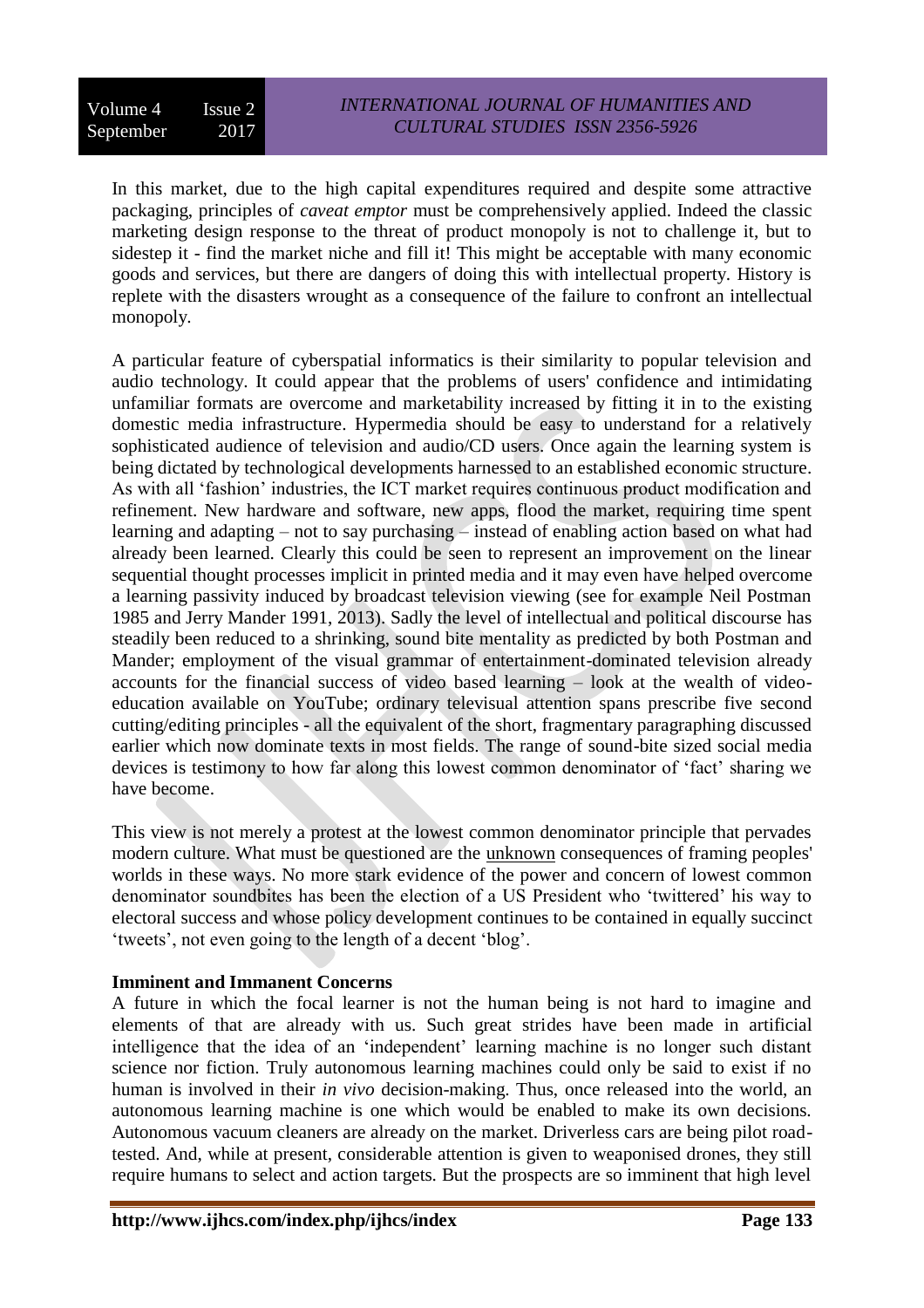discussions on international bans on autonomous lethal weapons – ones that could select and engage a target without human intervention – are already being considered.

Learning systems can be tested quite well in controlled simulated/laboratory conditions but cannot easily be tested in 'the field', in a real environment, since they have to operate in highly complex adaptive systems – that is, other adaptive systems constantly challenge the learning and actions of the machine; that includes humans and other animals as well as the changing physical environment. Driverless cars offer a useful example – they can learn/be taught about driving down a motorway lane – but cannot adjust to 'edge-cases' – say, for example, how they will fare with broken traffic light systems and emergency police or members of the public giving hand signals at the site of an unanticipated incident.

The problem gets even more complex if there are moral elements to that decision-making. Moral processing in humans alone is complex and unclear. We know little enough about how humans decide who is an 'enemy' and who might 'legitimately' be targeted. There are enough examples of non-combatants suffering 'collateral damage' (i.e. being maimed or killed) and allies subjected to 'friendly-fire'. Such are the flaws in human decision-making that the idea that machines can learn morality seems far in the future – but that will not prevent some from trying.

Before we can morally guide learning machines, we have to have greater concern for how we guide our own moralities via ICT. It has always been a challenge to monitor the spirit of an 'age' or era since we can never be fully informed of its constitutive elements. The encyclopedist myth of the Internet and the Web led us to believe that if we search long and hard enough we can find the important things out. But take the example of the films of Adam Curtis (From *The Power of Nightmares: The rise of the politics of fear*' 2004, to *HyperNormalisation*, 2016) that demonstrate how little we knew, when mass communications manipulations were being done, about how our world was being crafted by people greedy for power and/or money to form the world we bemoan today – a world of chaos and crisis, of terror and despair, of an unknowable and uncertain future: "…we have retreated into a simplified and often completely fake version of the world". Islamic fundamentalism did not suddenly appear with the Arab Spring, it had been festering ever since the US under Kissinger tried to control the middle east for its own ends – i.e. oil supplies. It allowed Wahrabism to literally provide the fundamentals of a primitive, savage, medieval value system that opposed all the ideals of liberal civilisation. Not only did these messages not get through the more formal mass media outlets, they were not easily 'discoverable' on the Internet. What is particularly obscene about US President Donald Trump's 'tweet-like' claim to 'make America great again' is the failure to remind us what that 'greatness' entailed: support for evil dictatorships, undermining of democratically elected governments, supply of weapons to whichever side offered the most immediate favours to US interests and so on. Worse, all of that allowed the banks and financial corporations and multinationals to manage the world in their own interests and even be rewarded for their failures (see e.g. Joan Smith 2001). Trump's use of Twitter is such that it is almost impossible to pin him down on policy and if you do he could easily change his approach – not his 'mind' since we have no way of knowing what he is actually 'minded' to do. Indeed even if the 'facts' contradict his views, his press team appear ready to offer 'alternative facts' – provable lies – that enough of his popular supporters appear ready to accept. There is nothing new in that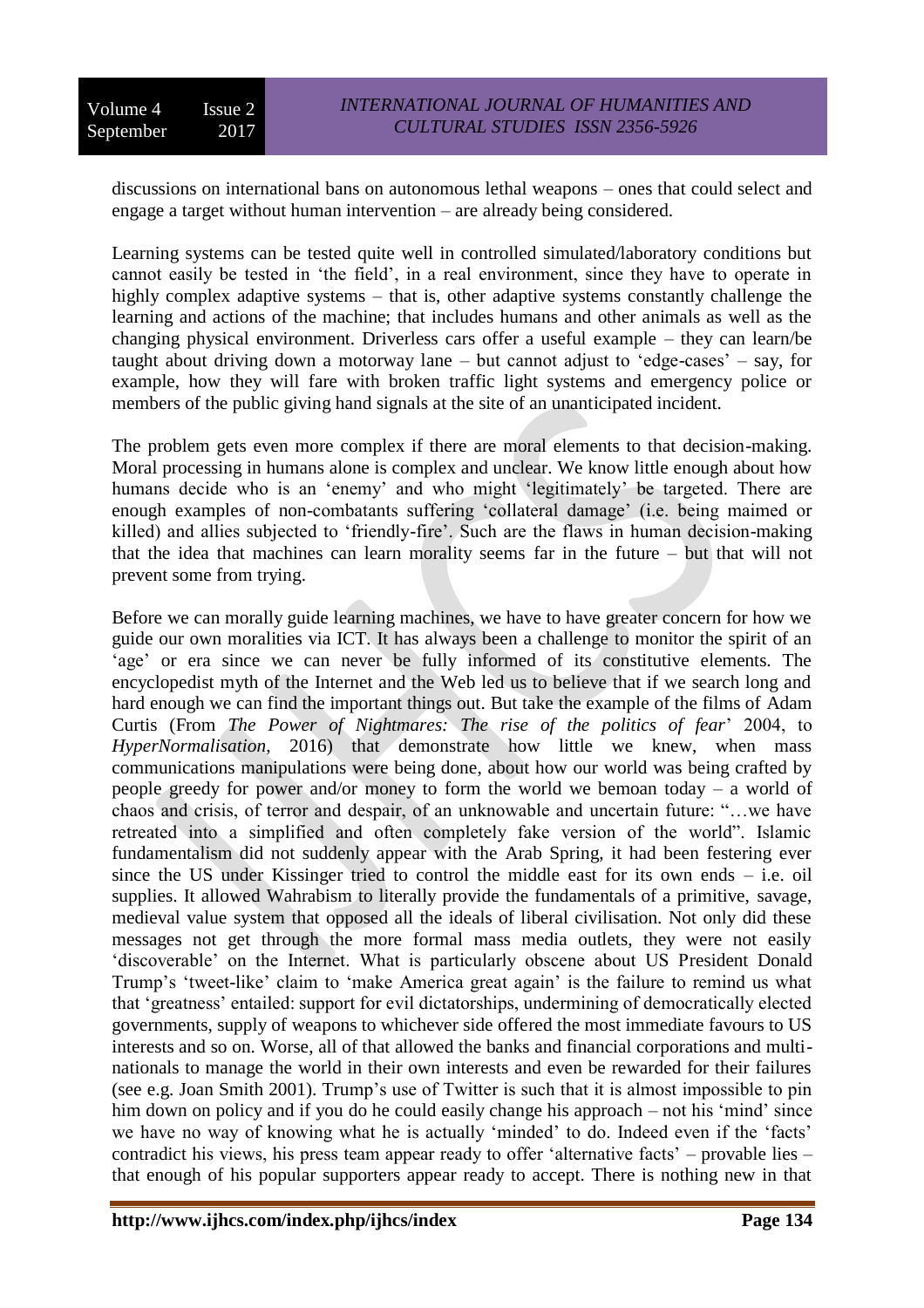approach and its accomplishment is facilitated by that well-worn 'field' metaphor. Keep on digging and you may 'find' something. "The word 'findings', implying that it is almost due to chance that certain information has come to light, misrepresents a deliberate search for certain data as against others. New knowledge is constructed not 'found'." (Webb, 1992: 749) Trump's misrepresentations do not constitute democratic accountability since such rapid, instant opinion does not have time to be fully formed, and it can easily be changed and amended if unsuited to the current climate since no sustained position has been established: "You always have to say something, even if you say the opposite the next day. On Twitter, who cares?" (Naughtie 2017). Trump's success has been attributed to the failure of journalism and the triumph of TV. [\(http://www.bbc.co.uk/news/entertainment-arts-](http://www.bbc.co.uk/news/entertainment-arts-37952249))[37952249\)](http://www.bbc.co.uk/news/entertainment-arts-37952249))

More likely it is the 'success' of the Twitter format and the easy growth of the 'fake news' phenomenon (BBC Trending 2016).

It is ironic that Trump and his press team challenge the media organisations and content that is critical of his administration with the charge of producing 'fake news'. The double irony is that news has always been 'fake' to some extent (Cohen and Young 1973) and the Trump electoral campaign was certainly complicit in the manufacture and spread of news that favoured him and denigrated his opponents. But the more serious concern is the deliberate growth of 'genuine' fake news: "…within social media real and fictional stories are presented in such a similar way that it can sometimes be difficult to tell the two apart and there is no way of knowing whether that is done deliberately or not…more of us are seeing - and believing - information that is not just inaccurate, but totally made up" (BBC Trending 2017). One could, of course, further pursue the adoption of narrative metaphors for news 'items' – they are all 'stories'.

While information conveyance to humans has always been best transmitted via a narrative medium, fake news intentionally employs this vehicle to generate sites imitating 'real' newspapers, government announcements, and some purporting to be satire while intentionally misinforming. One culprit is *The National Report* which advertises itself as "America's Number 1 Independent News Source" and was set up by Allen Montgomery (an alias). For example, *The National Report* aired a false scare about a US town being cordoned off due to a deadly epidemic. Montgomery's rationale being: "Beyond the headline and the first couple of paragraphs people totally stop reading, so as long as the first two or three paragraphs sound like legitimate news then you can do whatever you want at the end of the story and make it ridiculous." Profits are made from web advertising so most money is made from the most popular stories no matter how inaccurate. Many of the fake news websites appearing during the US election campaign were traced to a small city in Macedonia, Veles, where teenagers manufactured sensationalist stories drawing from right-wing websites again earning thousands from advertising (Kirby 2016). A similar process has been occurring during the French presidential elections, the enduring ability of five false stories illustrates: <http://www.bbc.com/news/world-europe-39265777> But the serious concern is when the fake items are passed on via the major social networking sites. Facebook with 1.6 billion users has become an increasingly important outlet for news sharing news. More than 40% of the population of the United States say they get news on Facebook. The encyclopedist myth of the Internet continues to beguile, swamp and convince by circulation and repetition.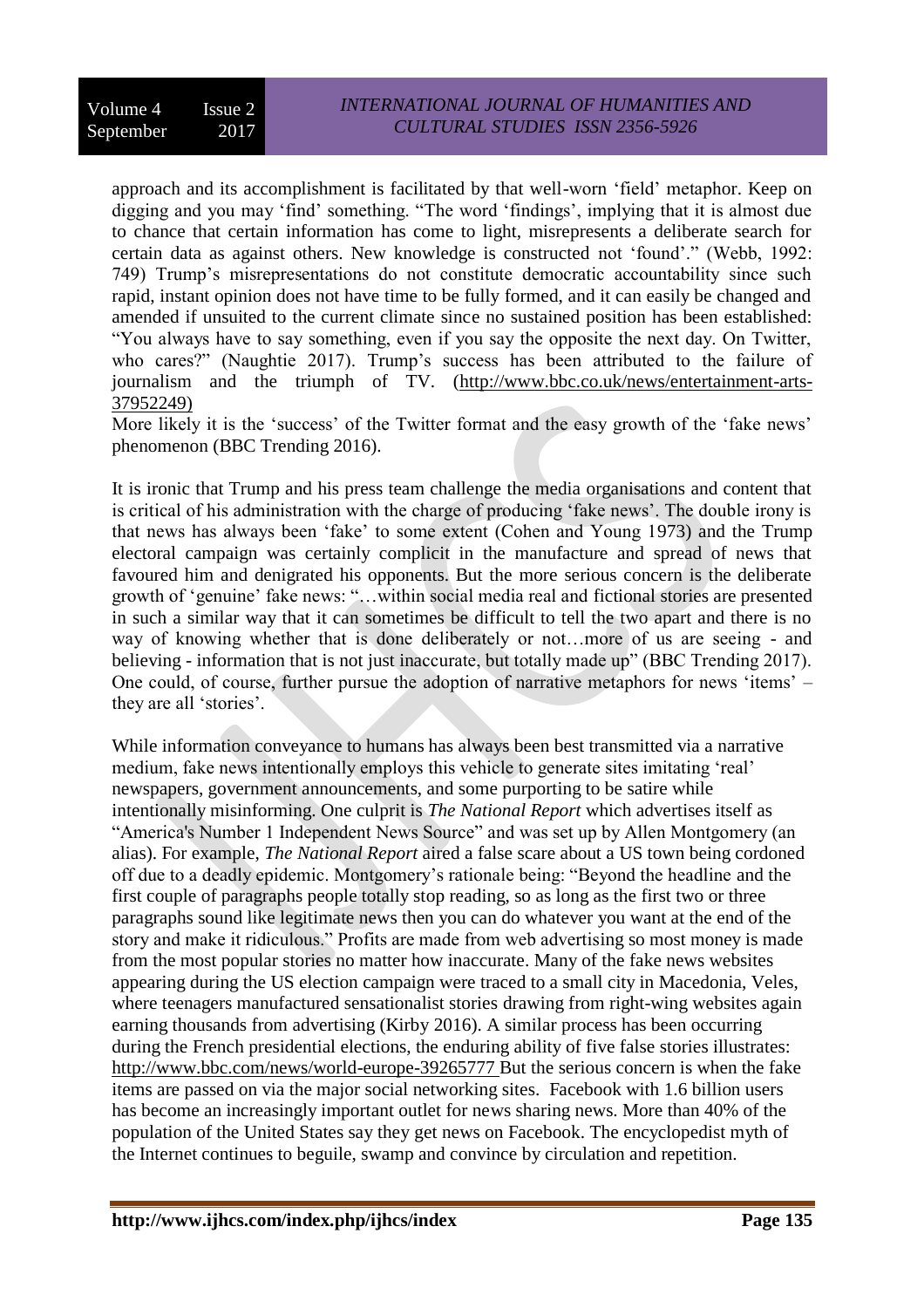### **Conclusions**

Throughout the mid-twentieth century it is true that any consensus about knowledge acquisition, about learning "...was often the least line of resistance rather than the critical path determined analytically" (Kogan 1978: 162). It continues to be important to guard against the complacency of learning developments driven by economics, technology and a reluctance to question the assumptions of an established cultural and political order. A broader access to information has clearly not de-institutionalized formal learning systems. It has the potential to do so but it still falls victim to all the myths which equate schooling with learning.

Understanding the personal, political and economic structures of cyberspace and our metaphors for the knowledge it contains, may help control to increasingly reside with the user. Information about what is on offer and how to access it cheaply must remain freely available. The management of knowledge innovation in cyberspace is vital; this is done in a rather random, haphazard way at present and is dependent on the curiosity and fanaticism of a few. Somehow a balance will have to be struck between the legitimate returns on R & D investment that an online/media company can expect and the danger of so tying up rights to knowledge that innovation is discouraged. Government must resist the temptation to clampdown on the vitality of large and open data. Learning systems will have to be managed so that both freedom and efficiency can be maintained. It is vital that the essence of Socratic discourse is not lost; the special relationship between those with knowledge and the seeker of knowledge is part of the human value of learning; some direct access to tutors, educators, and/or authors needs to be maintained. That can be achieved by the right kind of open and full dialogue – even in cyberspace.

Although metaphor as a way of making sense of the world is inescapable since it 'encases' language, there is a way to a self-understanding that enables us to raise our consciousness of the analogic traps. Lakoff and Johnson (2003) advocate developing an awareness of the 'metaphors we live by' and of where they enter into and affect our lives and where they do not. They urge us to allow the experience of alternative metaphors and acknowledge the cultural part played by modern rituals in those experiences – perhaps this must even include the rituals of checking e-mail, the tweets, finding friends, blogging and liking/being liked on Facebook. Haraway (2017) rejects the self-reflection almost required of modern scholarship (reflexivity) preferring an alternative optical metaphor – diffraction. She writes of 'situated knowledges' which generate novel forms that are open to contest. Such a metaphor sidesteps the false choice between realism and relativism. Knowledge is always 'located' somewhere. Perspectives are necessarily partial.

There is hope. There are those who believe that in a 'post-truth' world that the correct use and interpretation of statistics can still offer essential service to the public (Pullinger 2017) "…the technology that has allowed us all to be so wonderfully connected has also allowed us each to live in our own world, separated from others. In our online lives, we risk connecting only with those with similar views to our own and not encountering those who think differently …our real challenge is to take our statistics off the page and find ways to listen and connect with those people who have been left perplexed and disappointed by "experts"…our mission has to shift fundamentally, from being mere producers of numbers to providers of an essential public service." Similarly the 'Big Data' opportunities for algorithms that capitalize upon the frequency of online interactions and cloud data capture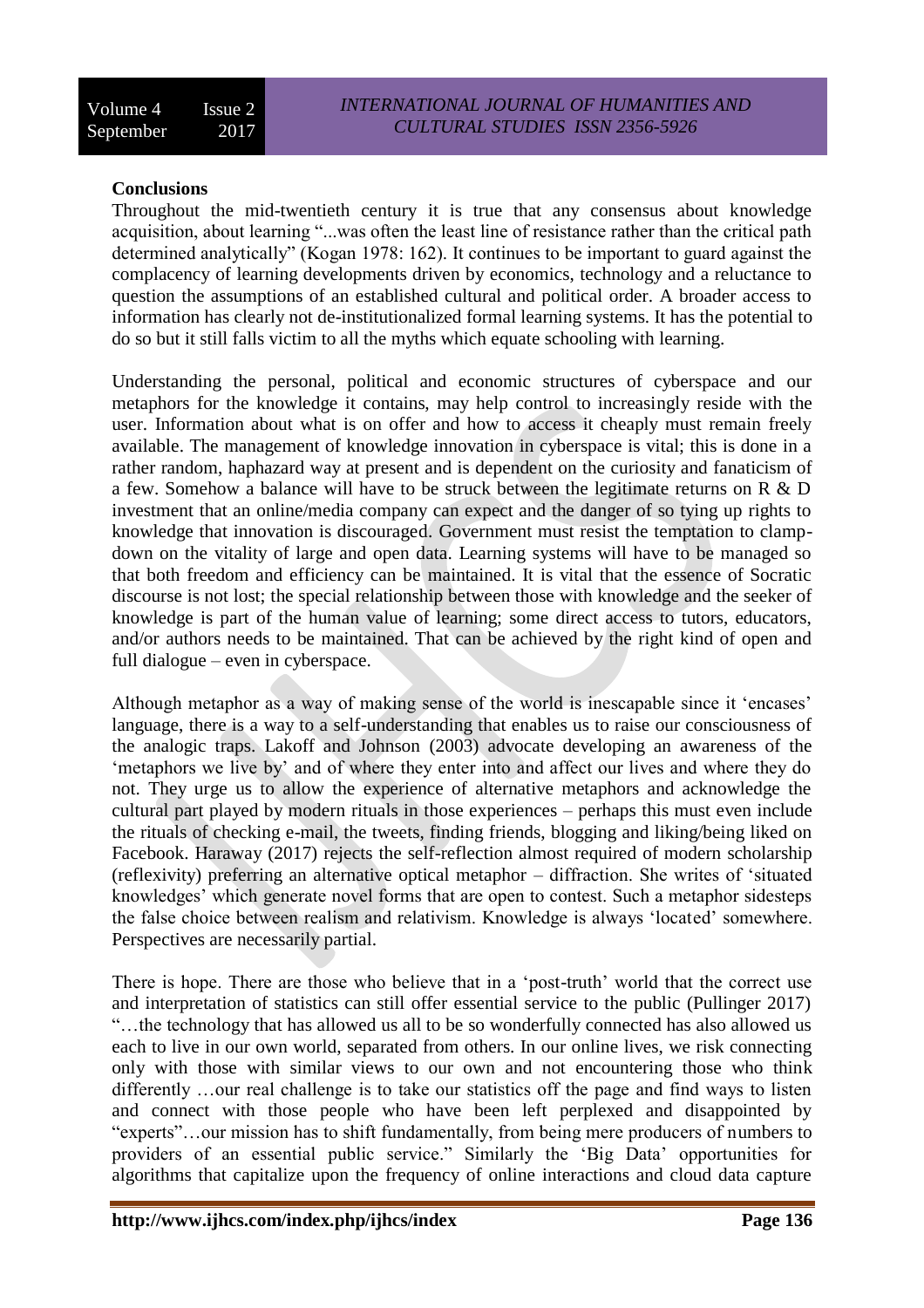offer untold analytic possibilities. Both Facebook and Apple might have begun to recognize how they have become complicit and appear to be taking some responsibility for addressing it – Tim Cook, the head of Apple has charged that fake news is "killing people's minds" and that firms such as his own need to create tools that help stem the spread of falsehoods, without impinging on freedom of speech. Sir Tim Berners-Lee has said he wants to put "...a fair level of data control back in the hands of people" and outlined a five-year plan in an appeal to web developers to help come up with practical solutions to make a web "that gives equal power and opportunity to all" (Berners-Lee 2017).

In some respects this appeal to 'openness', mirrors the attack on experts and expertise that surrounded the Brexit debate. "The internet is radically decreasing the costs of identifying diverse forms of expertise and segmenting audiences on the basis of credentials, experiences, skills and interests." (Novack 2016: 7) Novack's argument is that narrow and specific expertise can be 'systematically searched for' and that processes such as crowdsourcing can offer epistemic advantages – 'building' knowledge from missing information and generating 'alternative' hypotheses. The problem is that in this case the principle of equal opportunity is the very thing that allows unscrupulous actors with even minimal hacking and/or webproduction skills to abuse those original aims to democratize knowledge acquisition. The belief in the ideal is blinding optimists to the reality of online knowledge sources – in the "ideologically localised echo chamber of the Internet" (Hooton 2016).

There are now many attempts at assessing the veracity of online information. The French newspaper, *Le Monde*, concerned for the accuracy of information during the French presidential election of April/May 2017, introduced a new tool, Decodex, aimed at helping readers check the reliability of information online: "In a digital world where the traceability of information is often confusing, or deliberately garbled" the *Le Monde* website stated: "…[we will] provide everyone with good practices for checking their sources." In the US, Facebook is providing users with a service that allows them to highlight fake articles on their feeds as a hoax. Facebook has said that it will also work with organizations such as the factchecking website Snopes, ABC News and the Associated Press to check the authenticity of stories (BBC News 2017).

The epistemological metaphor implied by the term 'cyberspace' is that of a systematic but infinite opportunity to expand knowledge. But 'space' is also a vacuum in which 'time' takes on another dimension. Other people's time is simply not valued highly enough – especially if all those with the power only have to push a button to 'take' our time. People think twice about imposing on others if they have to make a telephone call or write a letter. Just because you 'can' do something does not mean that you 'have' to. When we are constructing challenging and exciting sites, we need to continually remind the information seeker and the provider that this may not be the only (or even the best) way to acquire knowledge. We need to remain aware of those that construct deliberate falsehoods. Of course that is no different to the way lies have always been spread – through trust in the authority of sources. It is just that the myth of online encyclopedism has beguiled us into a trust of sources that we would have withheld from even those we knew well – family, friends and educators as well as the popular press. Intellectual freedom does require that people should even be free to see and hear those falsehoods, to explore cul-de-sacs that others have already visited. Even if only metaphorically, it is important to leave some books on the shelves, so that the intellectual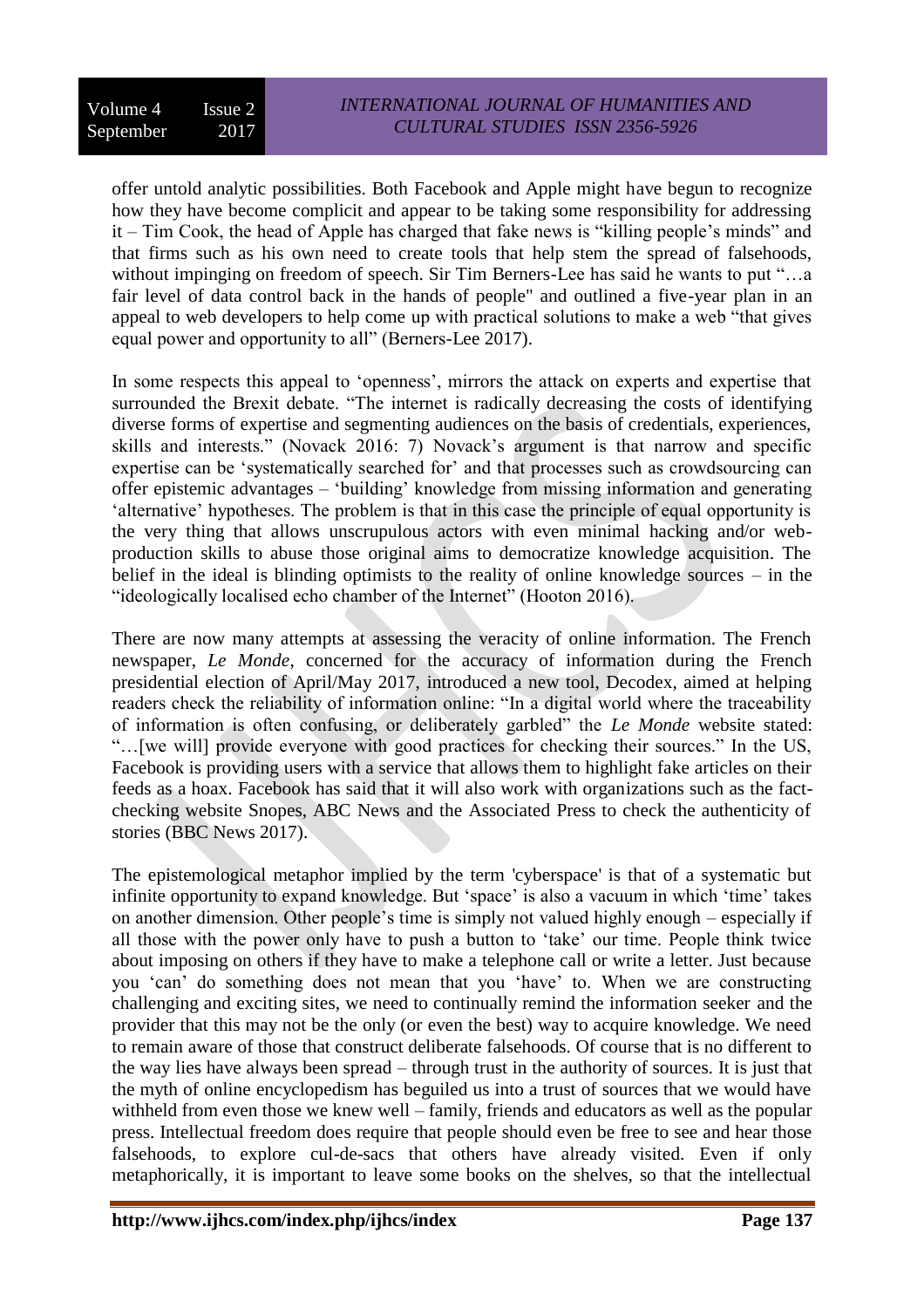hunter can still experience the sensuous delights of the ancient scholar who eyed an attractively embossed spine, held a finely tooled tome, blew the dust from the leaves and stretched their imagination in ways which produced new knowledge and which could not be expunged from the collective consciousness by the mere press of a button.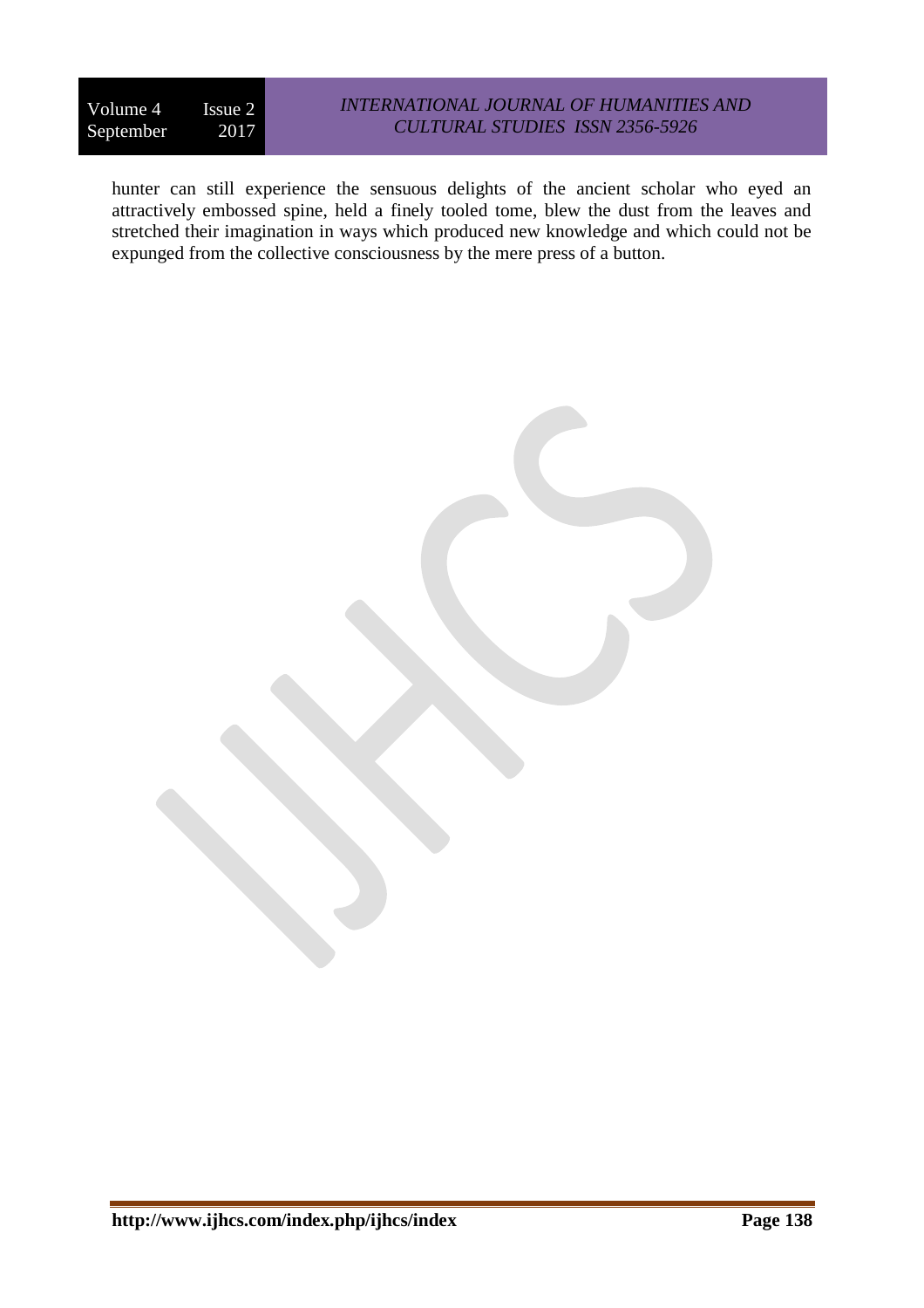### **References**

A.C.A.C.E. (1982) *Adults: their educational experience and needs* Leicester: Advisory BBC Trending (2016) "The rise and rise of fake news" [http://www.bbc.co.uk/news/blogs](http://www.bbc.co.uk/news/blogs-trending-37846860)[trending-37846860](http://www.bbc.co.uk/news/blogs-trending-37846860)

BBC News (2017)<http://www.bbc.com/news/world-europe-38882236> Accessed March 2017

Berners-Lee, Tim (2017) World wide web creator Tim Berners-Lee targets fake news <http://www.bbc.com/news/technology-39246810> accessed 12 March 2017

Charter, N. and Oaksford, M. (2001) Human rationality and the psychology of reasoning: Where do we go from here? *British Journal of Psychology* 92: 193–216

Cohen, S. and Young, J. (1973) *The Manufacture of News: Deviance, Social Problems and the Mass Media,* Edinburgh: Constable

De Bono, E. (1990) *Lateral Thinking*, London: Penguin (first published 1970)

De Solla Price, D J (1963) *Little Science, Big Science* London: Pelican

Dolphijn, R. and van der Tuin, I. (2012) *New Materialism: Interviews & Cartographies*, Ann Arbor: University of Michigan

Ehrenreich, R. (1994) *A Garden of Paper Flowers (An American at Oxford)* London: Picador.

Featherstone, M & Burrows, R (eds.) (1996) *Cyberspace/Cyberbodies/Cyberpunk (Cultures of Technological Embodiment)* London: Sage.

Floridi, L. (2014) *The Fourth Revolution: How the Infosphere is Reshaping Human Reality,*  Oxford: University Press

Gans, H (1992) Sociological Amnesia: The Noncumulation of Normal Social Science, *Sociological Forum* 7:701-710

Gartner, R (1992) Virtual libraries, *The Times Higher Education Supplement,* 13, November: 31

HM Government (2016) *Knowledge Principles for Government*, Accessed 22/12/2016 [http://www.nationalarchives.gov.uk/documents/information-management/knowledge](http://www.nationalarchives.gov.uk/documents/information-management/knowledge-principles-for-government.pdf)[principles-for-government.pdf](http://www.nationalarchives.gov.uk/documents/information-management/knowledge-principles-for-government.pdf)

Halford, S., Pope, C. and Weal, M. (2012) Digital Futures? Sociological Challenges and Opportunities in the Emergent Semantic Web*, Sociology* 47(1) 173–189

Haraway, D. J. (2017) *Modest\_Witness@Second\_Millennium*, London: Routledge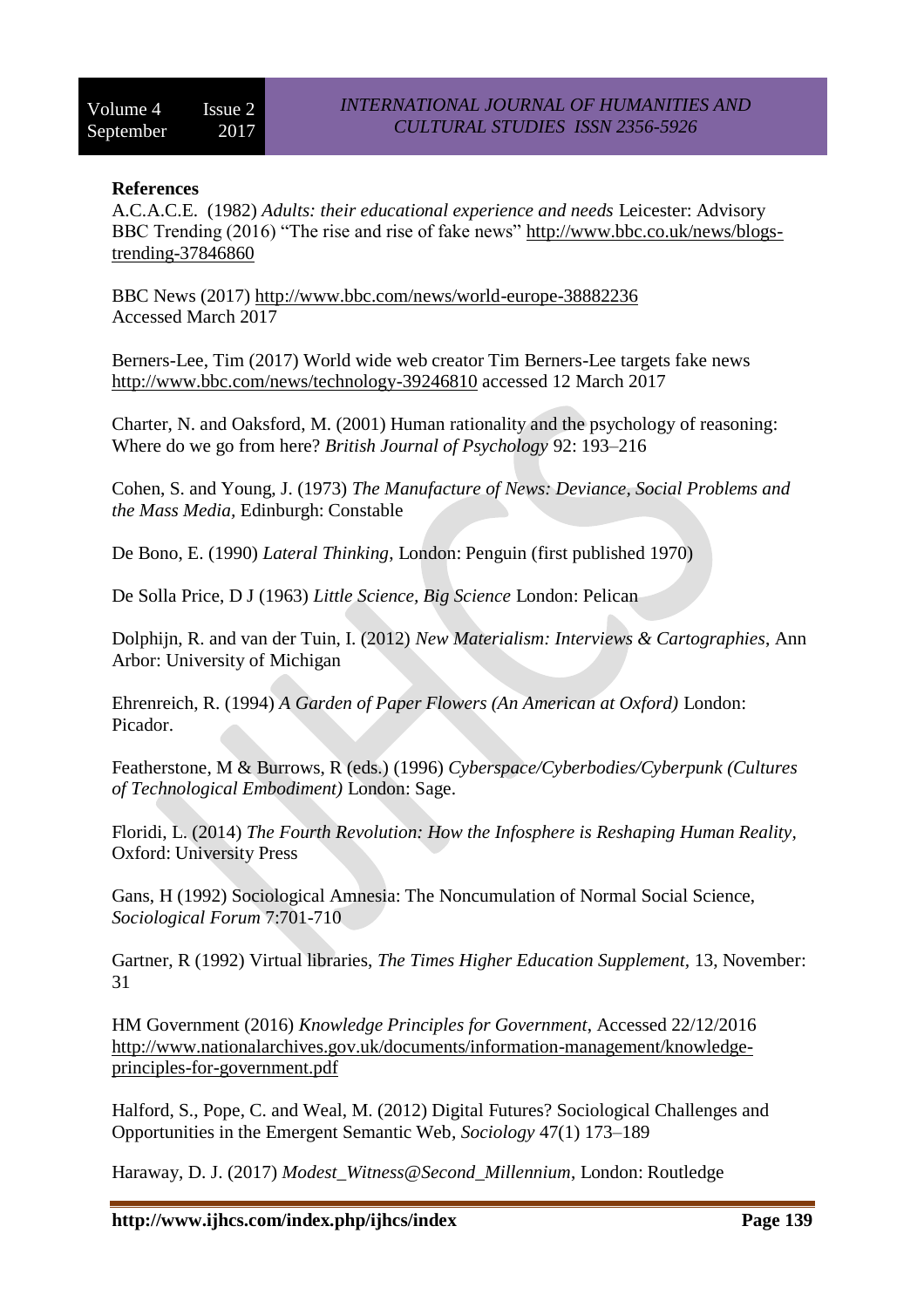Hessel, S. (2010) *Indignez-Vous!*, Montpelier: Indigène Editions

Hill, G., Wilkins, R and Hall, W. (1992) *Open and Reconfigurable Hypermedia Systems*, CSTR 92-12, University of Southampton, Dept. of Electronics and Computer Science.

Hooton, C. (2016) *HyperNormalisation review (Adam Curtis, BBC iPlayer): A masterfully dark dive into our experience of reality*, Independent online: [http://www.independent.co.uk/arts-entertainment/tv/reviews/hypernormalisation-review](http://www.independent.co.uk/arts-entertainment/tv/reviews/hypernormalisation-review-adam-curtis-bbc-iplayer-a-masterfully-dark-dive-into-our-dissociative-a7367166.html)[adam-curtis-bbc-iplayer-a-masterfully-dark-dive-into-our-dissociative-a7367166.html](http://www.independent.co.uk/arts-entertainment/tv/reviews/hypernormalisation-review-adam-curtis-bbc-iplayer-a-masterfully-dark-dive-into-our-dissociative-a7367166.html) accessed 3 April 2017

Illich, Ivan (1971) *Deschooling Society*, London: Calder and Boyars

Illich, Ivan (1981) *Shadow Work*, London: Marion Boyars

Iphofen, R. (1993) The Hidden Costs of Open Learning, *Adults Learning*, 5,3: 42-43

Kirby, Emma Jane (2016) *The City Getting Rich from Fake News*, BBC News, Magazine, 5 December

Kogan, Maurice (1978) *The Politics of Educational Change*, Glasgow: Fontana/Collins

Lakoff, G. and Johnson M. (2003, first published 1980) *Metaphors We Live By*, University of Chicago Press

MacRae, Donald (1975) "The Body as Social Metaphor", pp.59-73 in Benthall, Jonathon and Polhemus, Ted (1975) *The Body as a Medium of Expression*, London: Allen Lane

McGivney, Veronica (1990) *Access to Education for Non-Participant Adults*, Leicester: N.I.A.C.E.

Mander, J. (1991) *In the Absence of the Sacred: The Failure of Technology and the Survival of the Indian Nations*, San Francisco: Sierra Club

Mander, J. (2013) *Four Arguments for the Elimination of Television*, EPUB Edition, Harper-Collins e-books (First published 1978)

Naughtie, J. (2017) [http://www.bbc.co.uk/news/world-us-canada-38534308\)](http://www.bbc.co.uk/news/world-us-canada-38534308)) accessed 7 Jan 2017

Neill, A.S. (1960) *Summerhill: A Radical Approach to Child Rearing,* New York: Hart Publishing Co.

Novack, B.S. (2016) *Enough of Experts: Data, democracy and the future of expertise*, Annual SAGE publishing lecture, 22<sup>nd</sup> November, Academy of Social Sciences Professional Briefing, Issue 10.